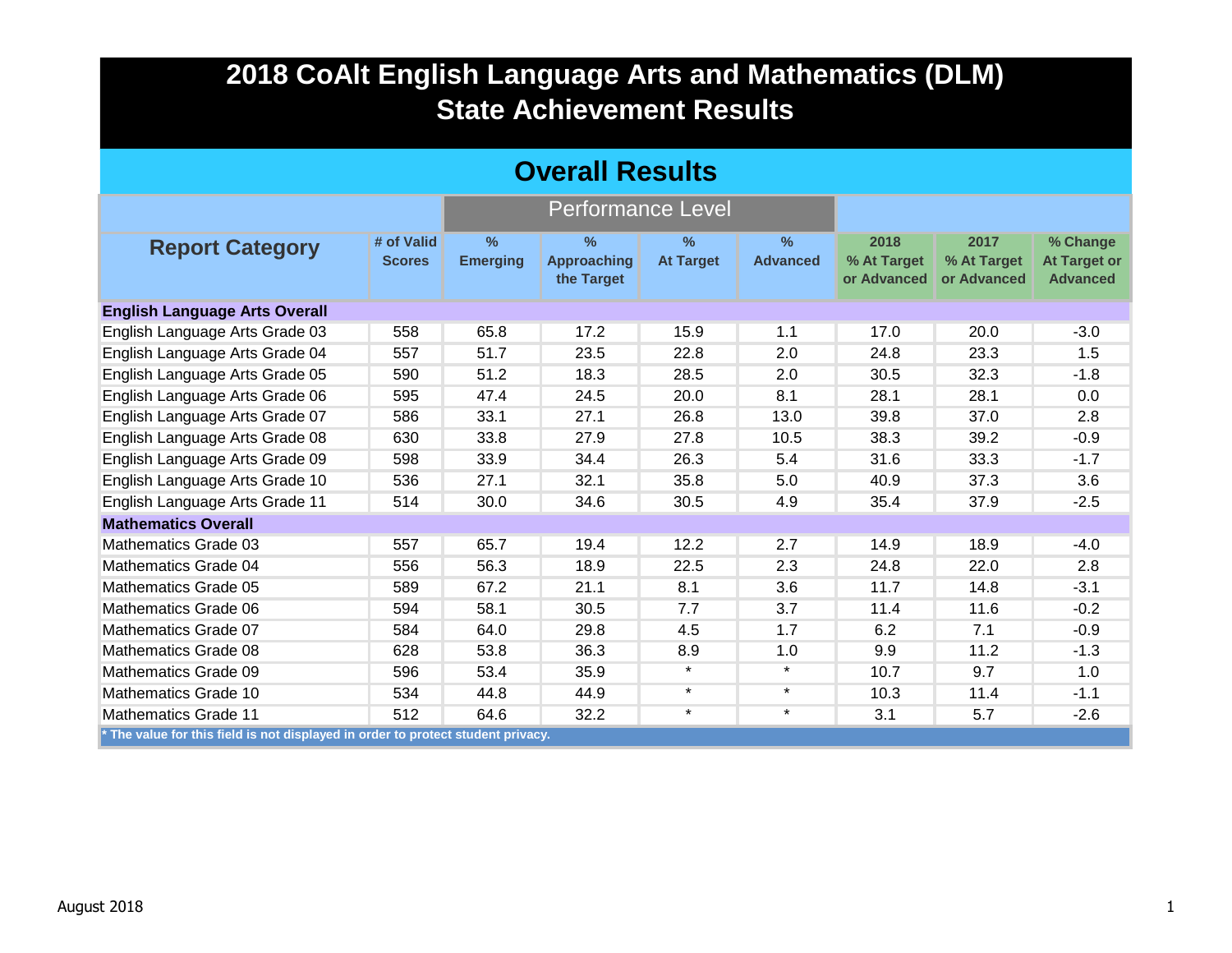| <b>English Language Arts by Gender</b>                                           |                             |                         |                                          |                                   |                         |                                    |                                    |                                                    |  |
|----------------------------------------------------------------------------------|-----------------------------|-------------------------|------------------------------------------|-----------------------------------|-------------------------|------------------------------------|------------------------------------|----------------------------------------------------|--|
|                                                                                  |                             |                         | <b>Performance Level</b>                 |                                   |                         |                                    |                                    |                                                    |  |
| <b>Report Category</b>                                                           | # of Valid<br><b>Scores</b> | $\%$<br><b>Emerging</b> | $\%$<br><b>Approaching</b><br>the Target | $\frac{9}{6}$<br><b>At Target</b> | $\%$<br><b>Advanced</b> | 2018<br>% At Target<br>or Advanced | 2017<br>% At Target<br>or Advanced | % Change<br><b>At Target or</b><br><b>Advanced</b> |  |
| English Language Arts Grade 03                                                   |                             |                         |                                          |                                   |                         |                                    |                                    |                                                    |  |
| Male                                                                             | 346                         | 65.6                    | 15.6                                     | $\star$                           | $\star$                 | 18.8                               | 22.1                               | $-3.3$                                             |  |
| Female                                                                           | 212                         | 66.0                    | 19.8                                     | $\star$                           | $\star$                 | 14.2                               | 16.7                               | $-2.5$                                             |  |
| English Language Arts Grade 04                                                   |                             |                         |                                          |                                   |                         |                                    |                                    |                                                    |  |
| Male                                                                             | 342                         | 54.1                    | 23.4                                     | 21.1                              | 1.5                     | 22.5                               | 23.9                               | $-1.4$                                             |  |
| Female                                                                           | 215                         | 47.9                    | 23.7                                     | $\star$                           | $\star$                 | 28.4                               | 22.2                               | 6.2                                                |  |
| English Language Arts Grade 05                                                   |                             |                         |                                          |                                   |                         |                                    |                                    |                                                    |  |
| Male                                                                             | 379                         | 54.4                    | 17.2                                     | $\star$                           | $\star$                 | 28.5                               | 31.9                               | $-3.4$                                             |  |
| Female                                                                           | 211                         | 45.5                    | 20.4                                     | $\star$                           | $\star$                 | 34.1                               | 32.8                               | 1.3                                                |  |
| English Language Arts Grade 06                                                   |                             |                         |                                          |                                   |                         |                                    |                                    |                                                    |  |
| Male                                                                             | 356                         | 49.2                    | 23.3                                     | 19.9                              | 7.6                     | 27.5                               | 26.4                               | 1.1                                                |  |
| Female                                                                           | 239                         | 44.8                    | 26.4                                     | 20.1                              | 8.8                     | 28.9                               | 31.3                               | $-2.4$                                             |  |
| English Language Arts Grade 07                                                   |                             |                         |                                          |                                   |                         |                                    |                                    |                                                    |  |
| Male                                                                             | 377                         | 37.1                    | 25.7                                     | 26.0                              | 11.1                    | 37.1                               | 38.5                               | $-1.4$                                             |  |
| Female                                                                           | 209                         | 25.8                    | 29.7                                     | 28.2                              | 16.3                    | 44.5                               | 34.3                               | 10.2                                               |  |
| English Language Arts Grade 08                                                   |                             |                         |                                          |                                   |                         |                                    |                                    |                                                    |  |
| Male                                                                             | 396                         | 32.3                    | 30.6                                     | 27.5                              | 9.6                     | 37.1                               | 35.1                               | 2.0                                                |  |
| Female                                                                           | 234                         | 36.3                    | 23.5                                     | 28.2                              | 12.0                    | 40.2                               | 46.4                               | $-6.2$                                             |  |
| English Language Arts Grade 09                                                   |                             |                         |                                          |                                   |                         |                                    |                                    |                                                    |  |
| Male                                                                             | 378                         | 35.2                    | 36.2                                     | 22.2                              | 6.3                     | 28.6                               | 33.6                               | $-5.0$                                             |  |
| Female                                                                           | 220                         | 31.8                    | 31.4                                     | 33.2                              | 3.6                     | 36.8                               | 32.8                               | 4.0                                                |  |
| English Language Arts Grade 10                                                   |                             |                         |                                          |                                   |                         |                                    |                                    |                                                    |  |
| Male                                                                             | 323                         | 25.4                    | 34.1                                     | 35.9                              | 4.6                     | 40.6                               | 34.9                               | 5.7                                                |  |
| Female                                                                           | 213                         | 29.6                    | 29.1                                     | 35.7                              | 5.6                     | 41.3                               | 41.4                               | $-0.1$                                             |  |
| English Language Arts Grade 11                                                   |                             |                         |                                          |                                   |                         |                                    |                                    |                                                    |  |
| Male                                                                             | 315                         | 31.4                    | 34.0                                     | 29.2                              | 5.4                     | 34.6                               | 36.7                               | $-2.1$                                             |  |
| Female                                                                           | 199                         | 27.6                    | 35.7                                     | 32.7                              | 4.0                     | 36.7                               | 39.9                               | $-3.2$                                             |  |
| * The value for this field is not displayed in order to protect student privacy. |                             |                         |                                          |                                   |                         |                                    |                                    |                                                    |  |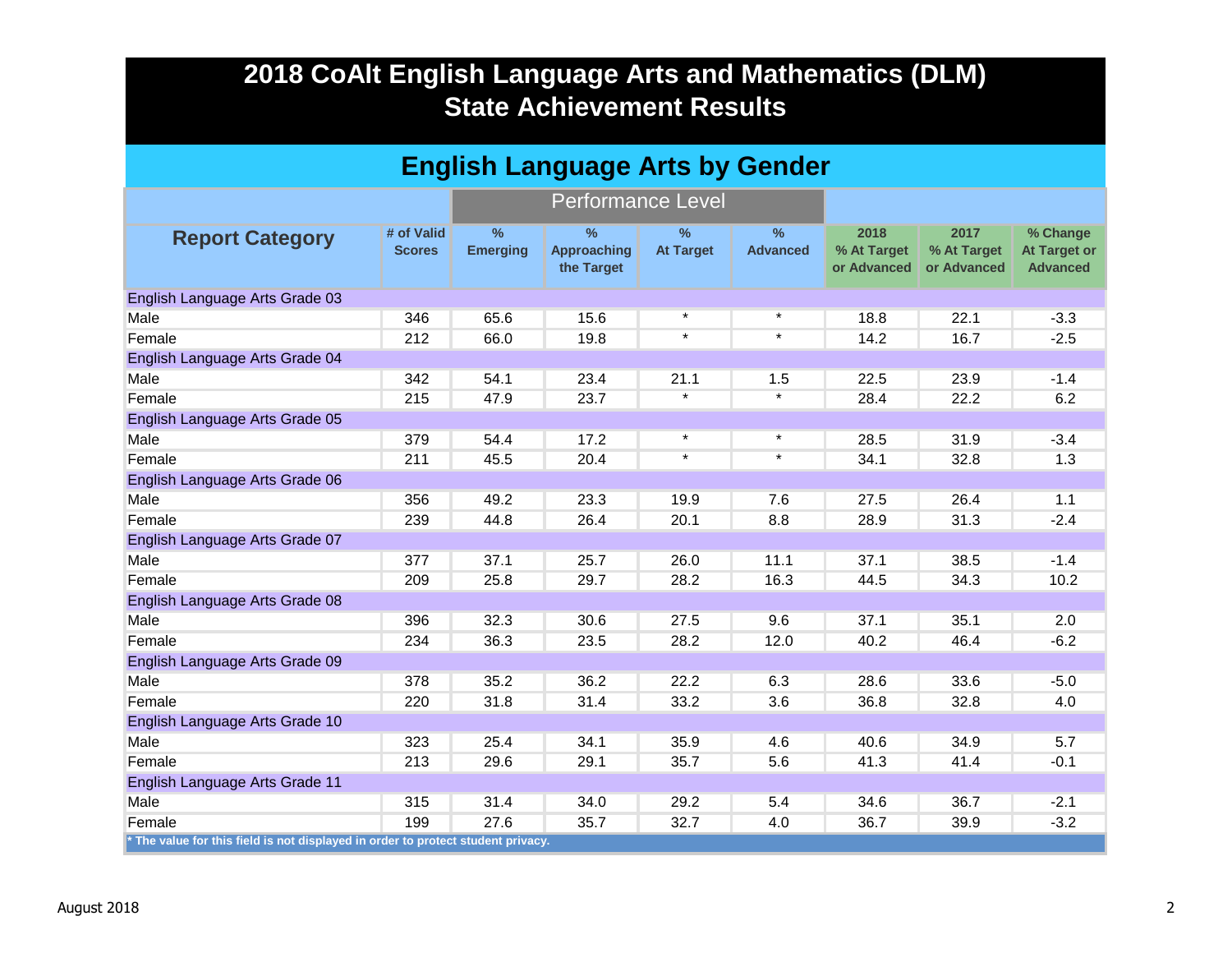|                                                                                  | <b>Mathematics by Gender</b> |                                  |                                                   |                          |                                  |                                    |                                    |                                                    |  |  |  |
|----------------------------------------------------------------------------------|------------------------------|----------------------------------|---------------------------------------------------|--------------------------|----------------------------------|------------------------------------|------------------------------------|----------------------------------------------------|--|--|--|
|                                                                                  |                              |                                  | <b>Performance Level</b>                          |                          |                                  |                                    |                                    |                                                    |  |  |  |
| <b>Report Category</b>                                                           | # of Valid<br><b>Scores</b>  | $\frac{9}{6}$<br><b>Emerging</b> | $\frac{9}{6}$<br><b>Approaching</b><br>the Target | $\%$<br><b>At Target</b> | $\frac{9}{6}$<br><b>Advanced</b> | 2018<br>% At Target<br>or Advanced | 2017<br>% At Target<br>or Advanced | % Change<br><b>At Target or</b><br><b>Advanced</b> |  |  |  |
| <b>Mathematics Grade 03</b>                                                      |                              |                                  |                                                   |                          |                                  |                                    |                                    |                                                    |  |  |  |
| Male                                                                             | 345                          | 64.3                             | 20.3                                              | $\star$                  | $\star$                          | 15.4                               | 22.1                               | $-6.7$                                             |  |  |  |
| Female                                                                           | 212                          | 67.9                             | 17.9                                              | $\star$                  | $\star$                          | 14.2                               | 13.7                               | 0.5                                                |  |  |  |
| <b>Mathematics Grade 04</b>                                                      |                              |                                  |                                                   |                          |                                  |                                    |                                    |                                                    |  |  |  |
| Male                                                                             | 341                          | 56.3                             | 18.5                                              | $\star$                  | $\star$                          | 25.2                               | 21.0                               | 4.2                                                |  |  |  |
| Female                                                                           | 215                          | 56.3                             | 19.5                                              | $\star$                  | $\star$                          | 24.2                               | 23.8                               | 0.4                                                |  |  |  |
| <b>Mathematics Grade 05</b>                                                      |                              |                                  |                                                   |                          |                                  |                                    |                                    |                                                    |  |  |  |
| Male                                                                             | 379                          | 68.6                             | 18.5                                              | 8.7                      | 4.2                              | 12.9                               | 16.8                               | $-3.9$                                             |  |  |  |
| Female                                                                           | 210                          | 64.8                             | 25.7                                              | 7.1                      | 2.4                              | 9.5                                | 11.9                               | $-2.4$                                             |  |  |  |
| <b>Mathematics Grade 06</b>                                                      |                              |                                  |                                                   |                          |                                  |                                    |                                    |                                                    |  |  |  |
| Male                                                                             | 355                          | 56.9                             | 31.5                                              | 7.9                      | 3.7                              | 11.5                               | 11.9                               | $-0.4$                                             |  |  |  |
| Female                                                                           | 239                          | 59.8                             | 28.9                                              | 7.5                      | 3.8                              | 11.3                               | 11.1                               | 0.2                                                |  |  |  |
| <b>Mathematics Grade 07</b>                                                      |                              |                                  |                                                   |                          |                                  |                                    |                                    |                                                    |  |  |  |
| Male                                                                             | 375                          | 66.4                             | $\star$                                           | $\star$                  | $\star$                          | $\star$                            | 7.2                                | $\star$                                            |  |  |  |
| Female                                                                           | 209                          | 59.8                             | $\star$                                           | $\star$                  | $\star$                          | $\star$                            | 6.9                                | $\star$                                            |  |  |  |
| <b>Mathematics Grade 08</b>                                                      |                              |                                  |                                                   |                          |                                  |                                    |                                    |                                                    |  |  |  |
| Male                                                                             | 394                          | 52.3                             | 38.1                                              | $\star$                  | $\star$                          | 9.6                                | 12.4                               | $-2.8$                                             |  |  |  |
| Female                                                                           | 234                          | 56.4                             | 33.3                                              | $\star$                  | $\star$                          | 10.3                               | 9.0                                | 1.3                                                |  |  |  |
| <b>Mathematics Grade 09</b>                                                      |                              |                                  |                                                   |                          |                                  |                                    |                                    |                                                    |  |  |  |
| Male                                                                             | 377                          | 54.1                             | 35.5                                              | $\star$                  | $\star$                          | 10.3                               | 12.0                               | $-1.7$                                             |  |  |  |
| Female                                                                           | 219                          | 52.1                             | 36.5                                              | $\star$                  | $\star$                          | 11.4                               | 6.4                                | 5.0                                                |  |  |  |
| <b>Mathematics Grade 10</b>                                                      |                              |                                  |                                                   |                          |                                  |                                    |                                    |                                                    |  |  |  |
| Male                                                                             | 322                          | 42.5                             | 45.7                                              | $\star$                  | $\star$                          | 11.8                               | 12.5                               | $-0.7$                                             |  |  |  |
| Female                                                                           | 212                          | 48.1                             | 43.9                                              | $\star$                  | $\star$                          | 8.0                                | 9.5                                | $-1.5$                                             |  |  |  |
| <b>Mathematics Grade 11</b>                                                      |                              |                                  |                                                   |                          |                                  |                                    |                                    |                                                    |  |  |  |
| Male                                                                             | 313                          | 65.2                             | $\star$                                           | $\star$                  | $\star$                          | $\star$                            | 5.5                                | $\star$                                            |  |  |  |
| Female                                                                           | 199                          | 63.8                             | $\star$                                           | $\star$                  | $\star$                          | $\star$                            | 6.1                                | $\star$                                            |  |  |  |
| * The value for this field is not displayed in order to protect student privacy. |                              |                                  |                                                   |                          |                                  |                                    |                                    |                                                    |  |  |  |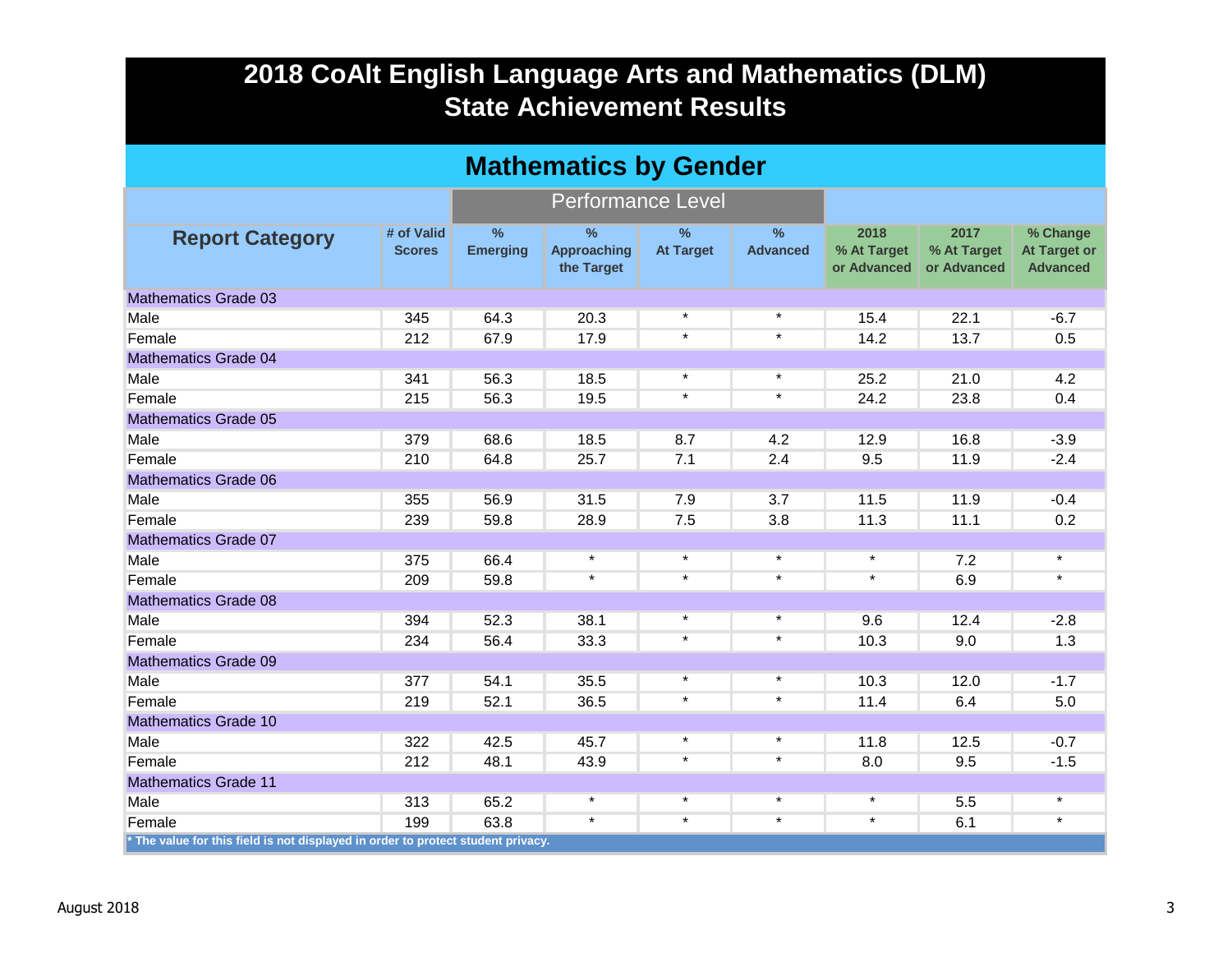| <b>English Language Arts by Race/Ethnicity</b> |                             |                                  |                                                   |                                   |                                  |                                    |                                    |                                                    |  |  |  |
|------------------------------------------------|-----------------------------|----------------------------------|---------------------------------------------------|-----------------------------------|----------------------------------|------------------------------------|------------------------------------|----------------------------------------------------|--|--|--|
|                                                |                             |                                  | <b>Performance Level</b>                          |                                   |                                  |                                    |                                    |                                                    |  |  |  |
| <b>Report Category</b>                         | # of Valid<br><b>Scores</b> | $\frac{9}{6}$<br><b>Emerging</b> | $\frac{9}{6}$<br><b>Approaching</b><br>the Target | $\frac{9}{6}$<br><b>At Target</b> | $\frac{9}{6}$<br><b>Advanced</b> | 2018<br>% At Target<br>or Advanced | 2017<br>% At Target<br>or Advanced | % Change<br><b>At Target or</b><br><b>Advanced</b> |  |  |  |
| English Language Arts Grade 03                 |                             |                                  |                                                   |                                   |                                  |                                    |                                    |                                                    |  |  |  |
| American Indian or Alaska Native               | < 16                        | $\star$                          | $\star$                                           | $\star$                           | $\star$                          | $\star$                            | $\star$                            | $\star$                                            |  |  |  |
| Asian                                          | < 16                        | $\star$                          | $\star$                                           | $\star$                           | $\star$                          | $\star$                            | 13.3                               | $\star$                                            |  |  |  |
| <b>Black</b>                                   | 48                          | 72.9                             | 10.4                                              | $\star$                           | $\star$                          | 16.7                               | 14.3                               | 2.4                                                |  |  |  |
| Hispanic                                       | 222                         | 67.1                             | 17.6                                              | $\star$                           | $\star$                          | 15.3                               | 15.7                               | $-0.4$                                             |  |  |  |
| White                                          | 237                         | 62.9                             | 18.6                                              | $\star$                           | $\star$                          | 18.6                               | 25.0                               | $-6.4$                                             |  |  |  |
| Hawaiian/Pacific Islander                      | < 16                        | $\star$                          | $\star$                                           | $\star$                           | $\star$                          | $\star$                            | $\star$                            | $\star$                                            |  |  |  |
| Two or More Races                              | 26                          | $\star$                          | $\star$                                           | $\star$                           | $\star$                          | 15.4                               | $\star$                            | $\star$                                            |  |  |  |
| Not Reported                                   | < 16                        | $\star$                          | $\star$                                           | $\star$                           | $\star$                          | $\star$                            | <b>NA</b>                          | $\star$                                            |  |  |  |
| English Language Arts Grade 04                 |                             |                                  |                                                   |                                   |                                  |                                    |                                    |                                                    |  |  |  |
| American Indian or Alaska Native               | < 16                        | $\star$                          | $\star$                                           | $\star$                           | $\star$                          | $\star$                            | $\star$                            | $\star$                                            |  |  |  |
| Asian                                          | 25                          | 64.0                             | 16.0                                              | $\star$                           | $\star$                          | 20.0                               | $\star$                            | $\star$                                            |  |  |  |
| <b>Black</b>                                   | 35                          | 62.9                             | 22.9                                              | $\star$                           | $\star$                          | 14.3                               | 26.7                               | $-12.4$                                            |  |  |  |
| Hispanic                                       | 217                         | 55.3                             | 21.7                                              | $\star$                           | $\star$                          | 23.0                               | 18.3                               | 4.7                                                |  |  |  |
| White                                          | 244                         | 46.7                             | 25.0                                              | $\star$                           | $\star$                          | 28.3                               | 28.7                               | $-0.4$                                             |  |  |  |
| Hawaiian/Pacific Islander                      | < 16                        | $\star$                          | $\overline{\mathbf{r}}$                           | $\star$                           | $\star$                          | $\star$                            | <b>NA</b>                          | $\star$                                            |  |  |  |
| Two or More Races                              | 20                          | 45.0                             | 35.0                                              | $\star$                           | $\star$                          | 20.0                               | $\star$                            | $\star$                                            |  |  |  |
| Not Reported                                   | < 16                        | $\star$                          | $\star$                                           | $\star$                           | $\star$                          | $\star$                            | <b>NA</b>                          | $\star$                                            |  |  |  |
| English Language Arts Grade 05                 |                             |                                  |                                                   |                                   |                                  |                                    |                                    |                                                    |  |  |  |
| American Indian or Alaska Native               | < 16                        | $\star$                          | $\star$                                           | $\star$                           | $\star$                          | $\star$                            | $\star$                            | $\star$                                            |  |  |  |
| Asian                                          | < 16                        | $\star$                          | $\star$                                           | $\star$                           | $\star$                          | $\star$                            | $\star$                            | $\star$                                            |  |  |  |
| <b>Black</b>                                   | 39                          | 59.0                             | 15.4                                              | $\star$                           | $\star$                          | 25.6                               | 9.8                                | 15.8                                               |  |  |  |
| Hispanic                                       | 252                         | 53.6                             | 19.8                                              | $\star$                           | $\star$                          | 26.6                               | 27.4                               | $-0.8$                                             |  |  |  |
| White                                          | 246                         | 47.6                             | 18.3                                              | 30.9                              | 3.3                              | 34.1                               | 40.8                               | $-6.7$                                             |  |  |  |
| Hawaiian/Pacific Islander                      | < 16                        | $\star$                          | $\star$                                           | $\star$                           | $\star$                          | $\star$                            | $\star$                            | $\star$                                            |  |  |  |
| Two or More Races                              | 27                          | $\star$                          | $\star$                                           | $\star$                           | $\star$                          | 29.6                               | 44.1                               | $-14.5$                                            |  |  |  |
| Not Reported                                   | < 16                        | $\star$                          | $\star$                                           | $\star$                           | $\star$                          | $\star$                            | <b>NA</b>                          | $\star$                                            |  |  |  |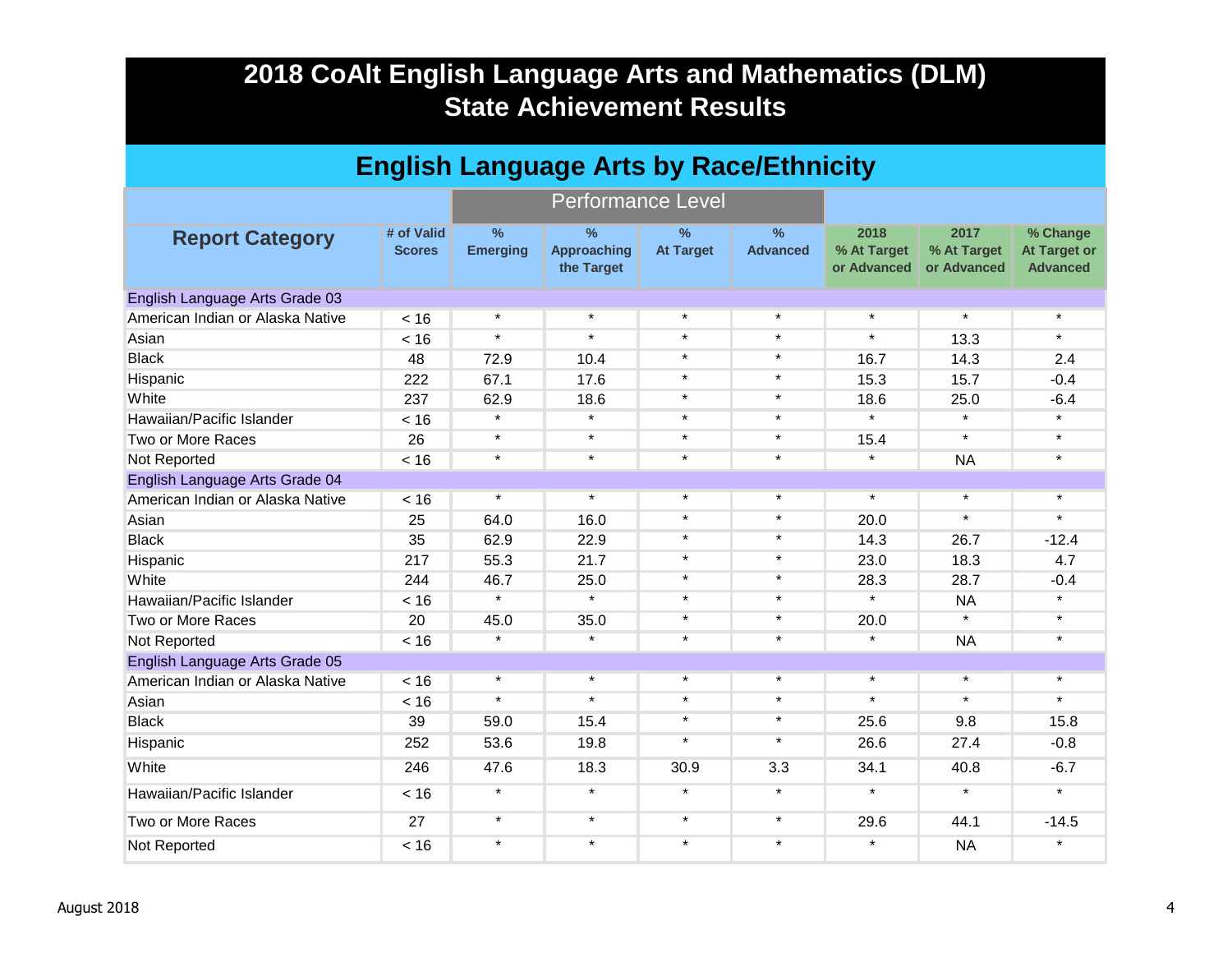| <b>English Language Arts by Race/Ethnicity</b> |                             |                                  |                                                   |                                   |                         |                                    |                            |                                                                                                                                                                                                                                                                                                                                                                                                                                                                                                  |  |  |  |
|------------------------------------------------|-----------------------------|----------------------------------|---------------------------------------------------|-----------------------------------|-------------------------|------------------------------------|----------------------------|--------------------------------------------------------------------------------------------------------------------------------------------------------------------------------------------------------------------------------------------------------------------------------------------------------------------------------------------------------------------------------------------------------------------------------------------------------------------------------------------------|--|--|--|
|                                                |                             |                                  | <b>Performance Level</b>                          |                                   |                         |                                    |                            | 2017<br>% Change<br><b>At Target or</b><br><b>Advanced</b><br>$\star$<br>41.7<br>$\star$<br>$\star$<br>20.5<br>2.0<br>$-0.7$<br>25.0<br>0.1<br>32.8<br>$\star$<br>$\star$<br>$\star$<br>$\star$<br>$\star$<br><b>NA</b><br>$\star$<br>48.3<br>$\star$<br>$\star$<br>38.6<br>$-3.0$<br>33.7<br>2.8<br>40.8<br>2.8<br>$\star$<br>$\star$<br>$\star$<br>$\star$<br><b>NA</b><br>$\star$<br>$\star$<br>38.5<br>$\star$<br>32.0<br>55.1<br>$-9.5$<br>37.1<br>0.8<br>39.2<br>0.4<br>$\star$<br>$\star$ |  |  |  |
| <b>Report Category</b>                         | # of Valid<br><b>Scores</b> | $\frac{9}{6}$<br><b>Emerging</b> | $\frac{9}{6}$<br><b>Approaching</b><br>the Target | $\frac{9}{6}$<br><b>At Target</b> | $\%$<br><b>Advanced</b> | 2018<br>% At Target<br>or Advanced | % At Target<br>or Advanced |                                                                                                                                                                                                                                                                                                                                                                                                                                                                                                  |  |  |  |
| English Language Arts Grade 06                 |                             |                                  |                                                   |                                   |                         |                                    |                            |                                                                                                                                                                                                                                                                                                                                                                                                                                                                                                  |  |  |  |
| American Indian or Alaska Native               | < 16                        | $\star$                          | $\star$                                           | $\star$                           | $\star$                 | $\star$                            |                            |                                                                                                                                                                                                                                                                                                                                                                                                                                                                                                  |  |  |  |
| Asian                                          | < 16                        | $\star$                          | $\star$                                           | $\star$                           | $\star$                 | $\star$                            |                            |                                                                                                                                                                                                                                                                                                                                                                                                                                                                                                  |  |  |  |
| <b>Black</b>                                   | 40                          | 55.0                             | 22.5                                              | $\star$                           | $\star$                 | 22.5                               |                            |                                                                                                                                                                                                                                                                                                                                                                                                                                                                                                  |  |  |  |
| Hispanic                                       | 247                         | 50.2                             | 25.5                                              | 17.8                              | 6.5                     | 24.3                               |                            |                                                                                                                                                                                                                                                                                                                                                                                                                                                                                                  |  |  |  |
| White                                          | 246                         | 45.5                             | 21.5                                              | 22.4                              | 10.6                    | 32.9                               |                            |                                                                                                                                                                                                                                                                                                                                                                                                                                                                                                  |  |  |  |
| Hawaiian/Pacific Islander                      | < 16                        | $\star$                          | $\star$                                           | $\star$                           | $\star$                 | $\star$                            |                            |                                                                                                                                                                                                                                                                                                                                                                                                                                                                                                  |  |  |  |
| Two or More Races                              | 37                          | 40.5                             | 29.7                                              | $\star$                           | $\star$                 | 29.7                               |                            |                                                                                                                                                                                                                                                                                                                                                                                                                                                                                                  |  |  |  |
| Not Reported                                   | < 16                        | $\star$                          | $\star$                                           | $\star$                           | $\star$                 | $\star$                            |                            |                                                                                                                                                                                                                                                                                                                                                                                                                                                                                                  |  |  |  |
| English Language Arts Grade 07                 |                             |                                  |                                                   |                                   |                         |                                    |                            |                                                                                                                                                                                                                                                                                                                                                                                                                                                                                                  |  |  |  |
| American Indian or Alaska Native               | < 16                        | $\star$                          | $\star$                                           | $\star$                           | $\star$                 | $\star$                            |                            |                                                                                                                                                                                                                                                                                                                                                                                                                                                                                                  |  |  |  |
| Asian                                          | < 16                        | $\star$                          | $\star$                                           | $\star$                           | $\star$                 | $\star$                            |                            |                                                                                                                                                                                                                                                                                                                                                                                                                                                                                                  |  |  |  |
| <b>Black</b>                                   | 45                          | 33.3                             | 31.1                                              | 22.2                              | 13.3                    | 35.6                               |                            |                                                                                                                                                                                                                                                                                                                                                                                                                                                                                                  |  |  |  |
| Hispanic                                       | 219                         | 38.4                             | 25.1                                              | 25.1                              | 11.4                    | 36.5                               |                            |                                                                                                                                                                                                                                                                                                                                                                                                                                                                                                  |  |  |  |
| White                                          | 264                         | 28.4                             | 28.0                                              | 29.9                              | 13.6                    | 43.6                               |                            |                                                                                                                                                                                                                                                                                                                                                                                                                                                                                                  |  |  |  |
| Hawaiian/Pacific Islander                      | < 16                        | $\star$                          | $\star$                                           | $\star$                           | $\star$                 | $\star$                            |                            |                                                                                                                                                                                                                                                                                                                                                                                                                                                                                                  |  |  |  |
| Two or More Races                              | 27                          | 25.9                             | 29.6                                              | 25.9                              | 18.5                    | 44.4                               |                            |                                                                                                                                                                                                                                                                                                                                                                                                                                                                                                  |  |  |  |
| Not Reported                                   | < 16                        | $\star$                          | $\star$                                           | $\star$                           | $\star$                 | $\star$                            |                            |                                                                                                                                                                                                                                                                                                                                                                                                                                                                                                  |  |  |  |
| English Language Arts Grade 08                 |                             |                                  |                                                   |                                   |                         |                                    |                            |                                                                                                                                                                                                                                                                                                                                                                                                                                                                                                  |  |  |  |
| American Indian or Alaska Native               | < 16                        | $\star$                          | $\star$                                           | $\star$                           | $\star$                 | $\star$                            |                            |                                                                                                                                                                                                                                                                                                                                                                                                                                                                                                  |  |  |  |
| Asian                                          | < 16                        | $\star$                          | $\star$                                           | $\star$                           | $\star$                 | $\star$                            |                            |                                                                                                                                                                                                                                                                                                                                                                                                                                                                                                  |  |  |  |
| <b>Black</b>                                   | 57                          | 33.3                             | 21.1                                              | $\star$                           | $\star$                 | 45.6                               |                            |                                                                                                                                                                                                                                                                                                                                                                                                                                                                                                  |  |  |  |
| Hispanic                                       | 232                         | 36.2                             | 25.9                                              | 28.0                              | 9.9                     | 37.9                               |                            |                                                                                                                                                                                                                                                                                                                                                                                                                                                                                                  |  |  |  |
| White                                          | 288                         | 31.3                             | 29.2                                              | 28.8                              | 10.8                    | 39.6                               |                            |                                                                                                                                                                                                                                                                                                                                                                                                                                                                                                  |  |  |  |
| Hawaiian/Pacific Islander                      | < 16                        | $\star$                          | $\star$                                           | $\star$                           | $\star$                 | $\star$                            |                            |                                                                                                                                                                                                                                                                                                                                                                                                                                                                                                  |  |  |  |
| Two or More Races                              | 28                          | 46.4                             | 35.7                                              | $\star$                           | $\star$                 | 17.9                               | $\star$                    | $\star$                                                                                                                                                                                                                                                                                                                                                                                                                                                                                          |  |  |  |
| Not Reported                                   | < 16                        | $\star$                          | $\star$                                           | $\star$                           | $\star$                 | $\star$                            | <b>NA</b>                  | $\star$                                                                                                                                                                                                                                                                                                                                                                                                                                                                                          |  |  |  |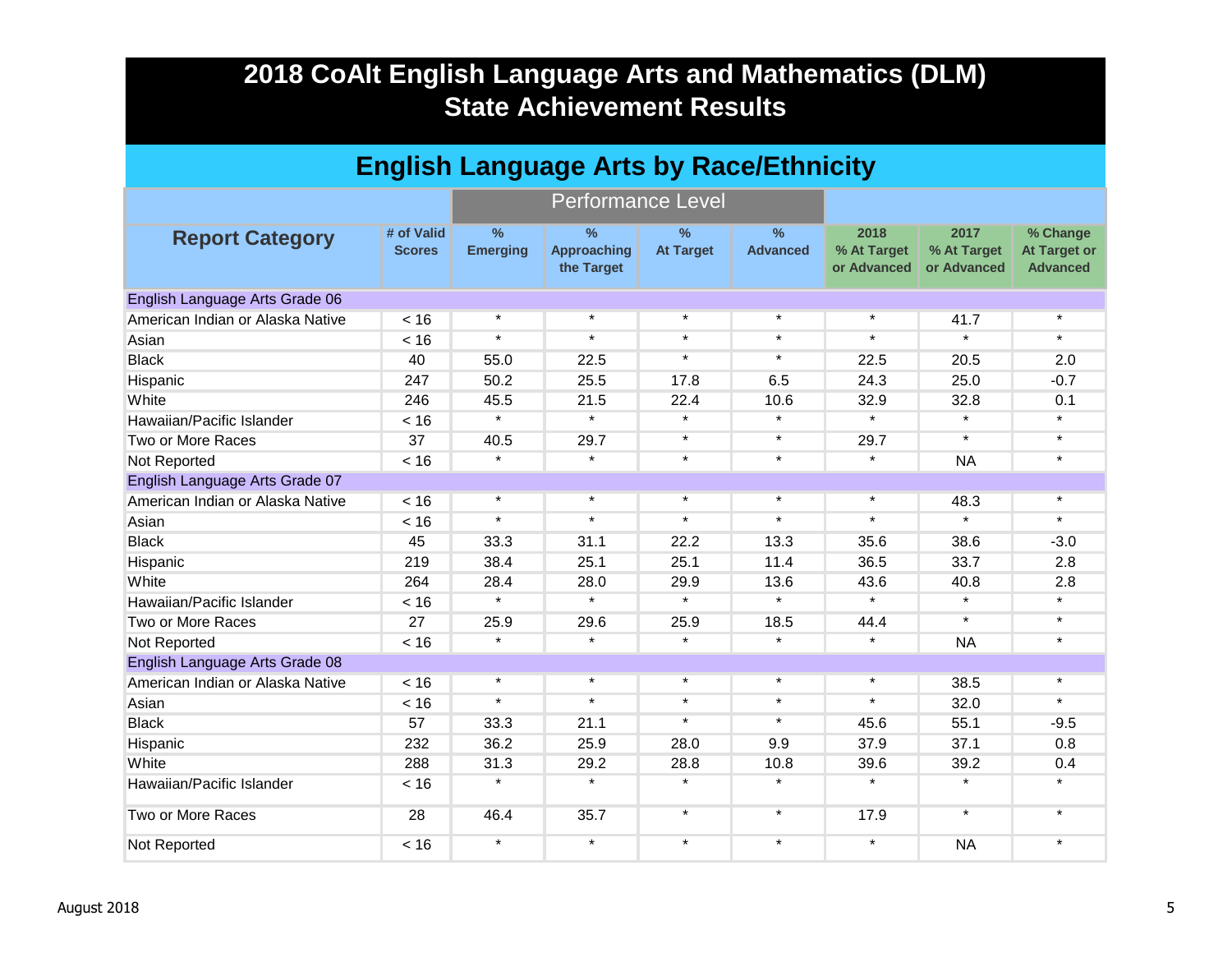| <b>English Language Arts by Race/Ethnicity</b>                                   |                             |                         |                                          |                          |                         |                                    |                                    |                                                    |  |  |
|----------------------------------------------------------------------------------|-----------------------------|-------------------------|------------------------------------------|--------------------------|-------------------------|------------------------------------|------------------------------------|----------------------------------------------------|--|--|
|                                                                                  |                             |                         | <b>Performance Level</b>                 |                          |                         |                                    |                                    |                                                    |  |  |
| <b>Report Category</b>                                                           | # of Valid<br><b>Scores</b> | $\%$<br><b>Emerging</b> | $\%$<br><b>Approaching</b><br>the Target | $\%$<br><b>At Target</b> | $\%$<br><b>Advanced</b> | 2018<br>% At Target<br>or Advanced | 2017<br>% At Target<br>or Advanced | % Change<br><b>At Target or</b><br><b>Advanced</b> |  |  |
| English Language Arts Grade 09                                                   |                             |                         |                                          |                          |                         |                                    |                                    |                                                    |  |  |
| American Indian or Alaska Native                                                 | < 16                        | $\star$                 | $\star$                                  | $\star$                  | $\star$                 | $\star$                            | 36.0                               | $\star$                                            |  |  |
| Asian                                                                            | 20                          | 45.0                    | 20.0                                     | $\star$                  | $\star$                 | 35.0                               | ÷                                  | $\star$                                            |  |  |
| <b>Black</b>                                                                     | 51                          | 25.5                    | 39.2                                     | $\star$                  | $\star$                 | 35.3                               | 43.6                               | $-8.3$                                             |  |  |
| Hispanic                                                                         | 234                         | 35.0                    | 33.8                                     | 26.5                     | 4.7                     | 31.2                               | 25.3                               | 5.9                                                |  |  |
| White                                                                            | 269                         | 33.8                    | 34.6                                     | 25.7                     | 5.9                     | 31.6                               | 39.5                               | $-7.9$                                             |  |  |
| Hawaiian/Pacific Islander                                                        | < 16                        | $\star$                 | $\star$                                  | $\star$                  | $\star$                 | $\star$                            | $\star$                            | $\star$                                            |  |  |
| Two or More Races                                                                | < 16                        | $\star$                 | $\star$                                  | $\star$                  | $\star$                 | $\star$                            | $\star$                            | $\star$                                            |  |  |
| Not Reported                                                                     | < 16                        | $\star$                 | $\star$                                  | $\star$                  | $\star$                 | $\star$                            | <b>NA</b>                          | $\star$                                            |  |  |
| English Language Arts Grade 10                                                   |                             |                         |                                          |                          |                         |                                    |                                    |                                                    |  |  |
| American Indian or Alaska Native                                                 | < 16                        | $\star$                 | $\star$                                  | $\star$                  | $\star$                 | $\star$                            | 28.6                               | $\star$                                            |  |  |
| Asian                                                                            | < 16                        | $\star$                 | $\star$                                  | $\star$                  | $\star$                 | $\star$                            | $\star$                            | $\star$                                            |  |  |
| <b>Black</b>                                                                     | 40                          | 22.5                    | 42.5                                     | $\star$                  | $\star$                 | 35.0                               | 31.6                               | 3.4                                                |  |  |
| Hispanic                                                                         | 212                         | 30.7                    | 33.5                                     | 32.1                     | 3.8                     | 35.8                               | 39.7                               | $-3.9$                                             |  |  |
| White                                                                            | 251                         | 25.1                    | 30.3                                     | 39.4                     | 5.2                     | 44.6                               | 38.8                               | 5.8                                                |  |  |
| Hawaiian/Pacific Islander                                                        | < 16                        | $\star$                 | $\star$                                  | $\star$                  | $\star$                 | $\star$                            | $\star$                            | $\star$                                            |  |  |
| Two or More Races                                                                | 18                          | $\star$                 | $\star$                                  | $\star$                  | $\star$                 | $\star$                            | $\star$                            | $\star$                                            |  |  |
| Not Reported                                                                     | < 16                        | $\star$                 | $\star$                                  | $\star$                  | $\star$                 | $\star$                            | <b>NA</b>                          | $\star$                                            |  |  |
| English Language Arts Grade 11                                                   |                             |                         |                                          |                          |                         |                                    |                                    |                                                    |  |  |
| American Indian or Alaska Native                                                 | < 16                        | $\star$                 | $\star$                                  | $\star$                  | $\star$                 | $\star$                            | 50.0                               | $\star$                                            |  |  |
| Asian                                                                            | 16                          | 37.5                    | $\star$                                  | $\star$                  | $\star$                 | $\star$                            | $\star$                            | $\star$                                            |  |  |
| <b>Black</b>                                                                     | 32                          | 31.3                    | 46.9                                     | $\star$                  | $\star$                 | 21.9                               | 50.0                               | $-28.1$                                            |  |  |
| Hispanic                                                                         | 188                         | 28.2                    | 35.6                                     | 29.3                     | 6.9                     | 36.2                               | 34.4                               | 1.8                                                |  |  |
| White                                                                            | 250                         | 31.6                    | 31.6                                     | 34.0                     | 2.8                     | 36.8                               | 40.0                               | $-3.2$                                             |  |  |
| Hawaiian/Pacific Islander                                                        | < 16                        | $\star$                 | $\star$                                  | $\star$                  | $\star$                 | $\star$                            | $\star$                            | $\star$                                            |  |  |
| Two or More Races                                                                | 16                          | $\star$                 | $\star$                                  | $\star$                  | $\star$                 | $\star$                            | $\star$                            | $\star$                                            |  |  |
| Not Reported                                                                     | < 16                        | $\star$                 | $\star$                                  | $\star$                  | $\star$                 | $\star$                            | <b>NA</b>                          | $\star$                                            |  |  |
| * The value for this field is not displayed in order to protect student privacy. |                             |                         |                                          |                          |                         |                                    |                                    |                                                    |  |  |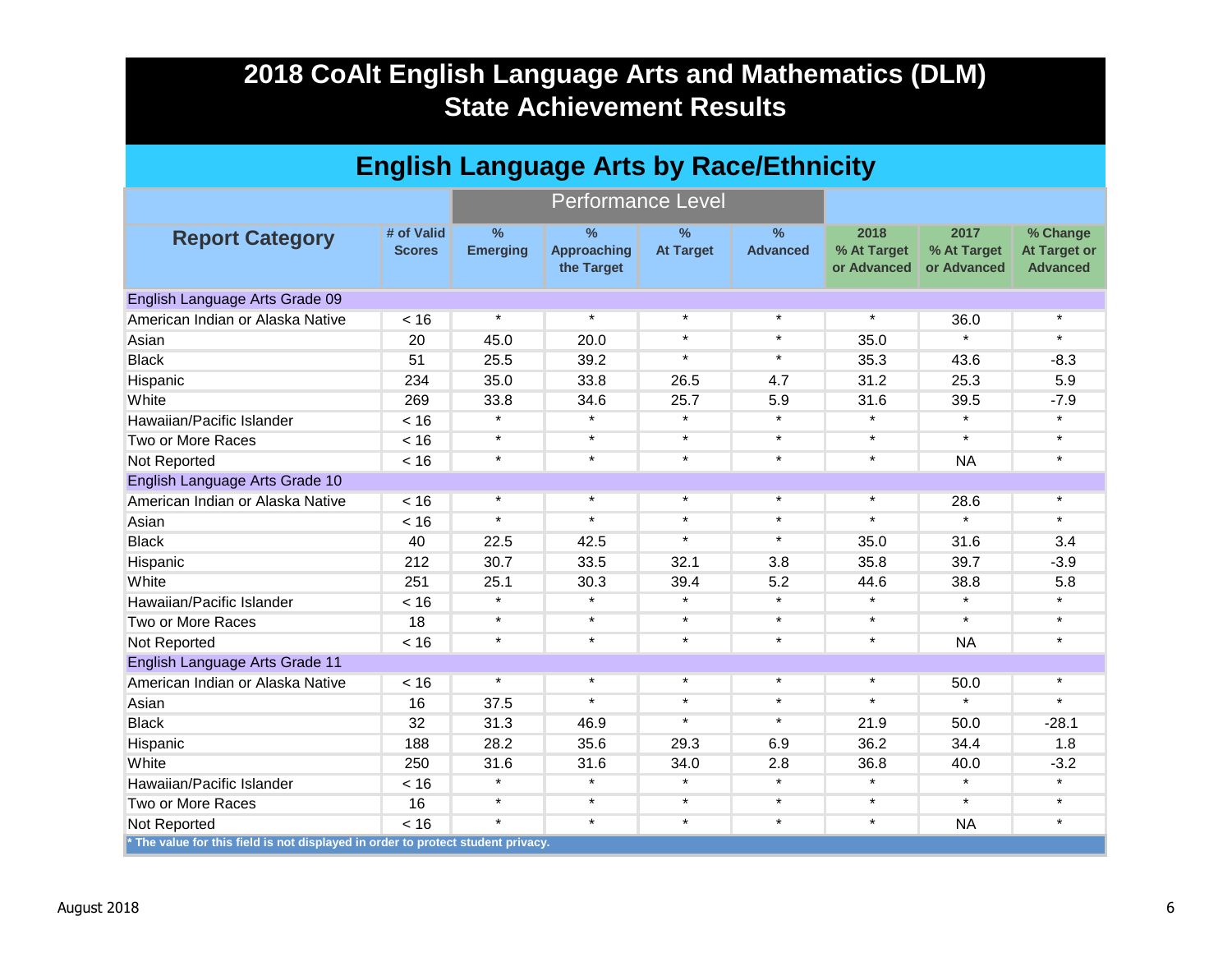| <b>Mathematics by Race/Ethnicity</b> |                             |                                  |                                                   |                                   |                                  |                                    |                                    |                                                    |  |  |
|--------------------------------------|-----------------------------|----------------------------------|---------------------------------------------------|-----------------------------------|----------------------------------|------------------------------------|------------------------------------|----------------------------------------------------|--|--|
|                                      |                             |                                  | <b>Performance Level</b>                          |                                   |                                  |                                    |                                    |                                                    |  |  |
| <b>Report Category</b>               | # of Valid<br><b>Scores</b> | $\frac{0}{0}$<br><b>Emerging</b> | $\frac{0}{0}$<br><b>Approaching</b><br>the Target | $\frac{9}{6}$<br><b>At Target</b> | $\frac{9}{6}$<br><b>Advanced</b> | 2018<br>% At Target<br>or Advanced | 2017<br>% At Target<br>or Advanced | % Change<br><b>At Target or</b><br><b>Advanced</b> |  |  |
| <b>Mathematics Grade 03</b>          |                             |                                  |                                                   |                                   |                                  |                                    |                                    |                                                    |  |  |
| American Indian or Alaska Native     | < 16                        | $\star$                          | $\star$                                           | $\star$                           | $\star$                          | $\star$                            | $\star$                            | $\star$                                            |  |  |
| Asian                                | < 16                        | $\star$                          | $\star$                                           | $\star$                           | $\star$                          | $\star$                            | 13.3                               | $\star$                                            |  |  |
| <b>Black</b>                         | 49                          | 75.5                             | 16.3                                              | $\star$                           | $\star$                          | 8.2                                | $\star$                            | $\star$                                            |  |  |
| Hispanic                             | 221                         | 65.6                             | 20.4                                              | $\star$                           | $\star$                          | 14.0                               | 14.7                               | $-0.7$                                             |  |  |
| White                                | 236                         | 62.3                             | 19.9                                              | 14.0                              | 3.8                              | 17.8                               | 23.7                               | $-5.9$                                             |  |  |
| Hawaiian/Pacific Islander            | < 16                        | $\star$                          | $\star$                                           | $\star$                           | $\star$                          | $\star$                            | $\star$                            | $\star$                                            |  |  |
| Two or More Races                    | 26                          | 80.8                             | $\star$                                           | $\star$                           | $\star$                          | $\star$                            | $\star$                            | $\star$                                            |  |  |
| Not Reported                         | < 16                        | $\star$                          | $\star$                                           | $\star$                           | $\star$                          | $\star$                            | <b>NA</b>                          | $\star$                                            |  |  |
| <b>Mathematics Grade 04</b>          |                             |                                  |                                                   |                                   |                                  |                                    |                                    |                                                    |  |  |
| American Indian or Alaska Native     | < 16                        | $\star$                          | $\star$                                           | $\star$                           | $\star$                          | $\star$                            | $\star$                            | $\star$                                            |  |  |
| Asian                                | 25                          | $\star$                          | $\star$                                           | $\star$                           | $\star$                          | 20.0                               | $\star$                            | $\star$                                            |  |  |
| <b>Black</b>                         | 35                          | 71.4                             | 17.1                                              | $\star$                           | $\star$                          | 11.4                               | 22.7                               | $-11.3$                                            |  |  |
| Hispanic                             | 216                         | 55.6                             | 19.4                                              | $\star$                           | $\star$                          | 25.0                               | 20.9                               | 4.1                                                |  |  |
| White                                | 245                         | 54.3                             | 18.8                                              | 23.7                              | 3.3                              | 26.9                               | 23.0                               | 3.9                                                |  |  |
| Hawaiian/Pacific Islander            | < 16                        | $\star$                          | $\star$                                           | $\star$                           |                                  | $\star$                            | <b>NA</b>                          | $\star$                                            |  |  |
| Two or More Races                    | 20                          | $\star$                          | $\star$                                           | $\star$                           | $\star$                          | $\star$                            | $\star$                            | $\star$                                            |  |  |
| Not Reported                         | < 16                        | $\star$                          | $\star$                                           | $\star$                           | $\star$                          | $\star$                            | <b>NA</b>                          | $\star$                                            |  |  |
| <b>Mathematics Grade 05</b>          |                             |                                  |                                                   |                                   |                                  |                                    |                                    |                                                    |  |  |
| American Indian or Alaska Native     | < 16                        | $\star$                          | $\star$                                           | $\star$                           | $\star$                          | $\star$                            | $\star$                            | $\star$                                            |  |  |
| Asian                                | < 16                        | $\star$                          | $\star$                                           | $\star$                           | $\star$                          | $\star$                            | $\star$                            | $\star$                                            |  |  |
| <b>Black</b>                         | 39                          | 71.8                             | $\star$                                           | $\star$                           | $\star$                          | $\star$                            | 10.0                               | $\star$                                            |  |  |
| Hispanic                             | 253                         | 71.1                             | 18.2                                              | $\star$                           | $\star$                          | 10.7                               | 13.3                               | $-2.6$                                             |  |  |
| White                                | 247                         | 62.8                             | 23.9                                              | 8.9                               | 4.5                              | 13.4                               | 15.1                               | $-1.7$                                             |  |  |
| Hawaiian/Pacific Islander            | < 16                        | $\star$                          | $\star$                                           | $\star$                           | $\star$                          | $\star$                            | $\star$                            | $\star$                                            |  |  |
| Two or More Races                    | 26                          | $\star$                          | $\star$                                           | $\star$                           | $\star$                          | $\star$                            | 26.5                               | $\star$                                            |  |  |
| Not Reported                         | < 16                        | $\star$                          | $\star$                                           | $\star$                           | $\star$                          | $\star$                            | <b>NA</b>                          | $\star$                                            |  |  |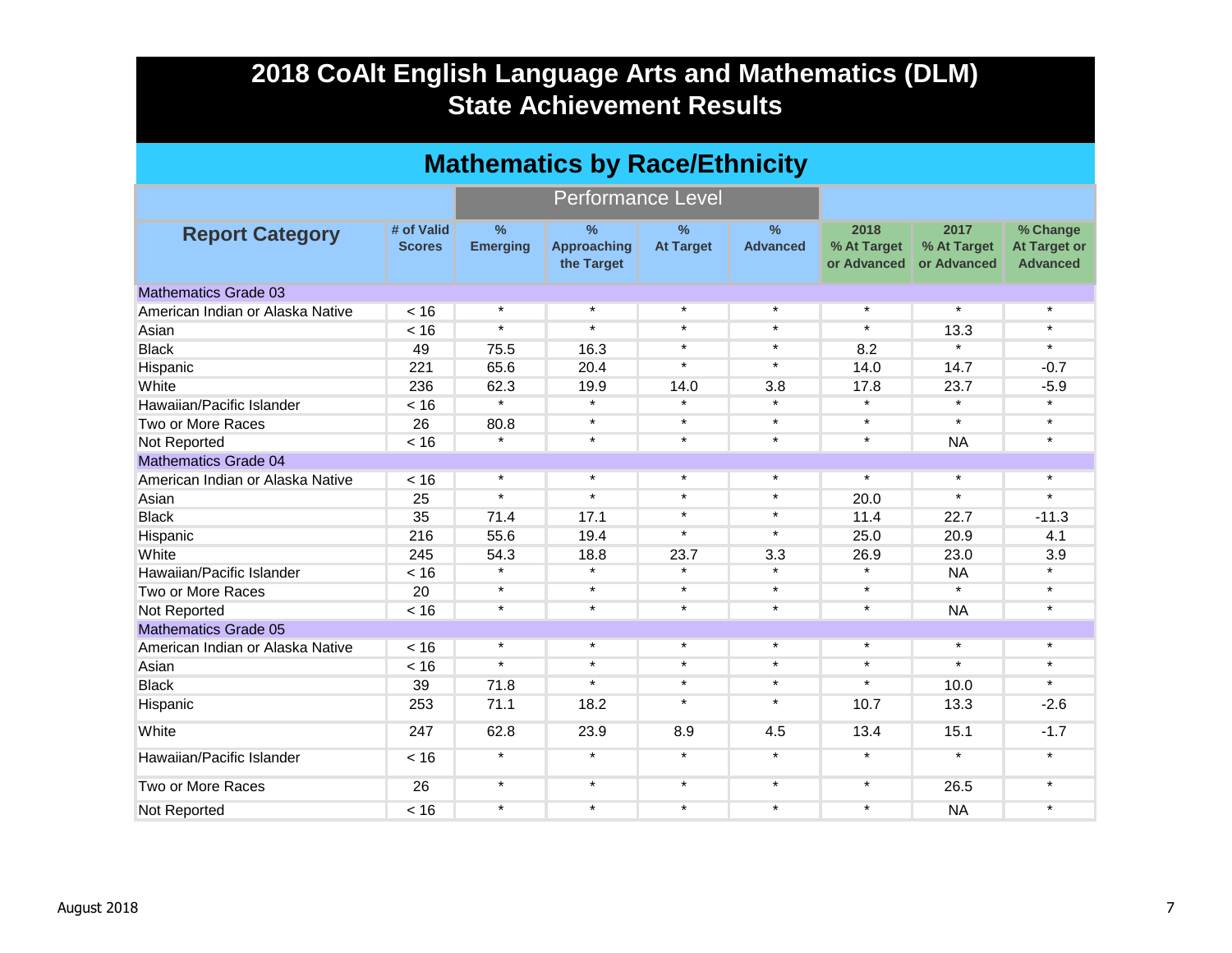| <b>Mathematics by Race/Ethnicity</b> |                             |                                  |                                                   |                                   |                                  |                                    |                                    |                                                    |  |  |  |
|--------------------------------------|-----------------------------|----------------------------------|---------------------------------------------------|-----------------------------------|----------------------------------|------------------------------------|------------------------------------|----------------------------------------------------|--|--|--|
|                                      |                             |                                  | <b>Performance Level</b>                          |                                   |                                  |                                    |                                    |                                                    |  |  |  |
| <b>Report Category</b>               | # of Valid<br><b>Scores</b> | $\frac{9}{6}$<br><b>Emerging</b> | $\frac{9}{6}$<br><b>Approaching</b><br>the Target | $\frac{9}{6}$<br><b>At Target</b> | $\frac{9}{6}$<br><b>Advanced</b> | 2018<br>% At Target<br>or Advanced | 2017<br>% At Target<br>or Advanced | % Change<br><b>At Target or</b><br><b>Advanced</b> |  |  |  |
| Mathematics Grade 06                 |                             |                                  |                                                   |                                   |                                  |                                    |                                    |                                                    |  |  |  |
| American Indian or Alaska Native     | < 16                        | $\star$                          | $\star$                                           | $\star$                           | $\star$                          | $\star$                            | $\star$                            | $\star$                                            |  |  |  |
| Asian                                | < 16                        | $\star$                          | $\star$                                           | $\star$                           | $\star$                          | $\star$                            | $\star$                            | $\star$                                            |  |  |  |
| <b>Black</b>                         | 40                          | 70.0                             | 20.0                                              | $\star$                           | $\star$                          | 10.0                               | 13.6                               | $-3.6$                                             |  |  |  |
| Hispanic                             | 246                         | 59.3                             | 30.9                                              | 7.3                               | 2.4                              | 9.8                                | 9.5                                | 0.3                                                |  |  |  |
| White                                | 246                         | 55.7                             | 30.9                                              | 8.9                               | 4.5                              | 13.4                               | 12.1                               | 1.3                                                |  |  |  |
| Hawaiian/Pacific Islander            | < 16                        | $\star$                          | $\star$                                           | $\star$                           | $\star$                          | $\star$                            | $\star$                            | $\star$                                            |  |  |  |
| Two or More Races                    | 37                          | 62.2                             | $\star$                                           | $\star$                           | $\star$                          | $\star$                            | 15.4                               | $\star$                                            |  |  |  |
| Not Reported                         | < 16                        | $\star$                          | $\star$                                           | $\star$                           | $\star$                          | $\star$                            | <b>NA</b>                          | $\star$                                            |  |  |  |
| <b>Mathematics Grade 07</b>          |                             |                                  |                                                   |                                   |                                  |                                    |                                    |                                                    |  |  |  |
| American Indian or Alaska Native     | < 16                        | $\star$                          | $\star$                                           | $\star$                           | $\star$                          | $\star$                            | $\star$                            | $\star$                                            |  |  |  |
| Asian                                | < 16                        | $\star$                          | $\star$                                           | $\star$                           | $\star$                          | $\star$                            | $\star$                            | $\star$                                            |  |  |  |
| <b>Black</b>                         | 45                          | 68.9                             | $\star$                                           | $\star$                           | $\star$                          | $\star$                            | $\star$                            | $\star$                                            |  |  |  |
| Hispanic                             | 219                         | 68.5                             | 27.9                                              | $\star$                           | $\star$                          | 3.7                                | 7.7                                | $-4.0$                                             |  |  |  |
| White                                | 264                         | 59.5                             | 32.6                                              | 6.1                               | 1.9                              | 8.0                                | 7.6                                | 0.4                                                |  |  |  |
| Hawaiian/Pacific Islander            | < 16                        | $\star$                          | $\star$                                           | $\star$                           | $\star$                          | $\star$                            | $\star$                            | $\star$                                            |  |  |  |
| Two or More Races                    | 27                          | 66.7                             | $\star$                                           | $\star$                           | $\star$                          | $\star$                            | $\star$                            | $\star$                                            |  |  |  |
| Not Reported                         | < 16                        | $\star$                          | $\star$                                           | $\star$                           | $\star$                          | $\star$                            | <b>NA</b>                          | $\star$                                            |  |  |  |
| <b>Mathematics Grade 08</b>          |                             |                                  |                                                   |                                   |                                  |                                    |                                    |                                                    |  |  |  |
| American Indian or Alaska Native     | < 16                        | $\star$                          | $\star$                                           | $\star$                           | $\star$                          | $\star$                            | $\star$                            | $\star$                                            |  |  |  |
| Asian                                | < 16                        | $\star$                          | $\star$                                           | $\star$                           | $\star$                          | $\star$                            | $\star$                            | $\star$                                            |  |  |  |
| <b>Black</b>                         | 57                          | 47.4                             | $\star$                                           | $\star$                           | $\star$                          | $\star$                            | 14.3                               | $\star$                                            |  |  |  |
| Hispanic                             | 232                         | 49.6                             | 37.5                                              | $\star$                           | $\star$                          | 12.9                               | 8.8                                | 4.1                                                |  |  |  |
| White                                | 286                         | 56.6                             | 34.3                                              | $\star$                           | $\star$                          | 9.1                                | 12.4                               | $-3.3$                                             |  |  |  |
| Hawaiian/Pacific Islander            | < 16                        | $\star$                          | $\star$                                           | $\star$                           | $\star$                          | $\star$                            | $\star$                            | $\star$                                            |  |  |  |
| Two or More Races                    | 28                          | 71.4                             | $\star$                                           | $\star$                           | $\star$                          | $\star$                            | $\star$                            | $\star$                                            |  |  |  |
| Not Reported                         | < 16                        | $\star$                          | $\star$                                           | $\star$                           | $\star$                          | $\star$                            | <b>NA</b>                          | $\star$                                            |  |  |  |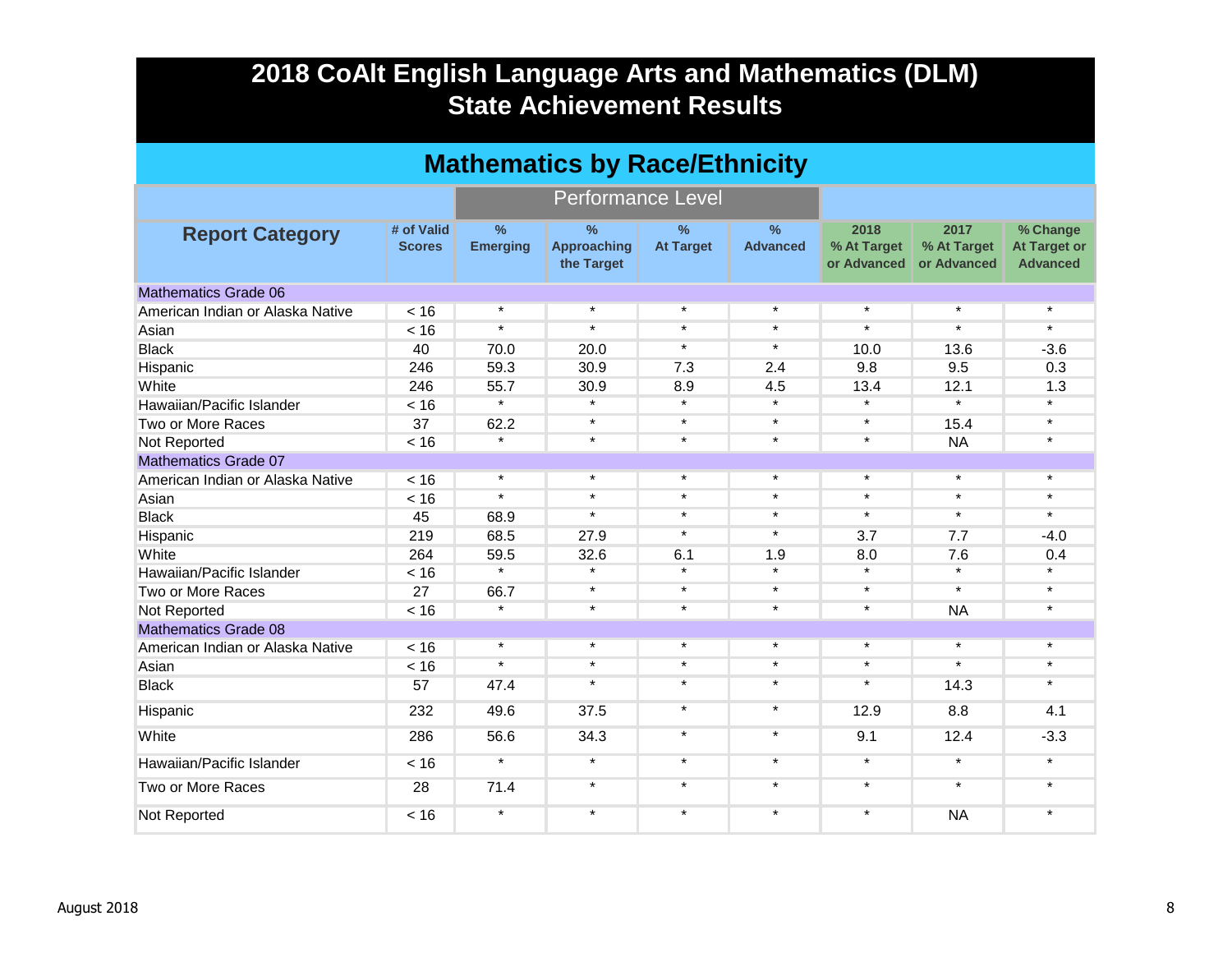| <b>Mathematics by Race/Ethnicity</b>                                             |                             |                                  |                                                   |                                   |                                  |                                    |                                    |                                                    |  |  |
|----------------------------------------------------------------------------------|-----------------------------|----------------------------------|---------------------------------------------------|-----------------------------------|----------------------------------|------------------------------------|------------------------------------|----------------------------------------------------|--|--|
|                                                                                  |                             |                                  | <b>Performance Level</b>                          |                                   |                                  |                                    |                                    |                                                    |  |  |
| <b>Report Category</b>                                                           | # of Valid<br><b>Scores</b> | $\frac{0}{0}$<br><b>Emerging</b> | $\frac{9}{6}$<br><b>Approaching</b><br>the Target | $\frac{0}{0}$<br><b>At Target</b> | $\frac{9}{6}$<br><b>Advanced</b> | 2018<br>% At Target<br>or Advanced | 2017<br>% At Target<br>or Advanced | % Change<br><b>At Target or</b><br><b>Advanced</b> |  |  |
| <b>Mathematics Grade 09</b>                                                      |                             |                                  |                                                   |                                   |                                  |                                    |                                    |                                                    |  |  |
| American Indian or Alaska Native                                                 | < 16                        | $\star$                          | $\star$                                           | $\star$                           | $\star$                          | $\star$                            | $\star$                            | $\star$                                            |  |  |
| Asian                                                                            | 20                          | 65.0                             | $\star$                                           | $\star$                           | $\star$                          | $\star$                            | $\star$                            | $\star$                                            |  |  |
| <b>Black</b>                                                                     | 51                          | 35.3                             | 45.1                                              | $\star$                           | $\star$                          | 19.6                               | 12.8                               | 6.8                                                |  |  |
| Hispanic                                                                         | 233                         | 54.5                             | 36.1                                              | $\star$                           | $\star$                          | 9.4                                | 8.2                                | 1.2                                                |  |  |
| White                                                                            | 268                         | 55.2                             | 34.7                                              | $\star$                           | $\star$                          | 10.1                               | 10.1                               | 0.0                                                |  |  |
| Hawaiian/Pacific Islander                                                        | < 16                        | $\star$                          | $\star$                                           | $\star$                           | $\star$                          | $\star$                            | $\star$                            | $\star$                                            |  |  |
| Two or More Races                                                                | < 16                        | $\star$                          | $\star$                                           | $\star$                           | $\star$                          | $\star$                            | $\star$                            | $\star$                                            |  |  |
| Not Reported                                                                     | < 16                        | $\star$                          | $\star$                                           | $\star$                           | $\star$                          | $\star$                            | <b>NA</b>                          | $\star$                                            |  |  |
| <b>Mathematics Grade 10</b>                                                      |                             |                                  |                                                   |                                   |                                  |                                    |                                    |                                                    |  |  |
| American Indian or Alaska Native                                                 | < 16                        | $\star$                          | $\star$                                           | $\star$                           | $\star$                          | $\star$                            | $\star$                            | $\star$                                            |  |  |
| Asian                                                                            | < 16                        | $\star$                          | $\star$                                           | $\star$                           | $\star$                          | $\star$                            | $\star$                            | $\star$                                            |  |  |
| <b>Black</b>                                                                     | 40                          | 42.5                             | 45.0                                              | $\star$                           | $\star$                          | 12.5                               | 15.8                               | $-3.3$                                             |  |  |
| Hispanic                                                                         | 212                         | 48.1                             | 44.3                                              | $\star$                           | $\star$                          | 7.5                                | 11.2                               | $-3.7$                                             |  |  |
| White                                                                            | 249                         | 43.0                             | 46.2                                              | $\star$                           | $\star$                          | 10.8                               | 11.0                               | $-0.2$                                             |  |  |
| Hawaiian/Pacific Islander                                                        | < 16                        | $\star$                          | $\star$                                           | $\star$                           | $\star$                          | $\star$                            | $\star$                            | $\star$                                            |  |  |
| Two or More Races                                                                | 18                          | $\star$                          | $\star$                                           | $\star$                           | $\star$                          | $\star$                            | $\star$                            | $\star$                                            |  |  |
| Not Reported                                                                     | < 16                        | $\star$                          | $\star$                                           | $\star$                           | $\star$                          | $\star$                            | <b>NA</b>                          | $\star$                                            |  |  |
| <b>Mathematics Grade 11</b>                                                      |                             |                                  |                                                   |                                   |                                  |                                    |                                    |                                                    |  |  |
| American Indian or Alaska Native                                                 | < 16                        | $\star$                          | $\star$                                           | $\star$                           | $\star$                          | $\star$                            | $\star$                            | $^{\star}$                                         |  |  |
| Asian                                                                            | 16                          | $\star$                          | $\star$                                           | $\star$                           | $\star$                          | $\star$                            | $\star$                            | $\star$                                            |  |  |
| <b>Black</b>                                                                     | 31                          | 71.0                             | $\star$                                           | $\star$                           | $\star$                          | $\star$                            | $\star$                            | $\star$                                            |  |  |
| Hispanic                                                                         | 187                         | 62.6                             | 33.2                                              | $\star$                           | $\star$                          | 4.3                                | 3.2                                | 1.1                                                |  |  |
| White                                                                            | 249                         | 66.3                             | 32.1                                              | $^\star$                          | $\star$                          | 1.6                                | 8.0                                | $-6.4$                                             |  |  |
| Hawaiian/Pacific Islander                                                        | < 16                        | $\star$                          | $\star$                                           | $^\star$                          | $\star$                          | $\star$                            | $\star$                            | $\star$                                            |  |  |
| Two or More Races                                                                | 17                          | 64.7                             | $\star$                                           | $\star$                           | $\star$                          | $\star$                            | $\star$                            | $\star$                                            |  |  |
| Not Reported                                                                     | < 16                        | $\star$                          | $\star$                                           | $\star$                           | $\star$                          | $\star$                            | <b>NA</b>                          | $\star$                                            |  |  |
| * The value for this field is not displayed in order to protect student privacy. |                             |                                  |                                                   |                                   |                                  |                                    |                                    |                                                    |  |  |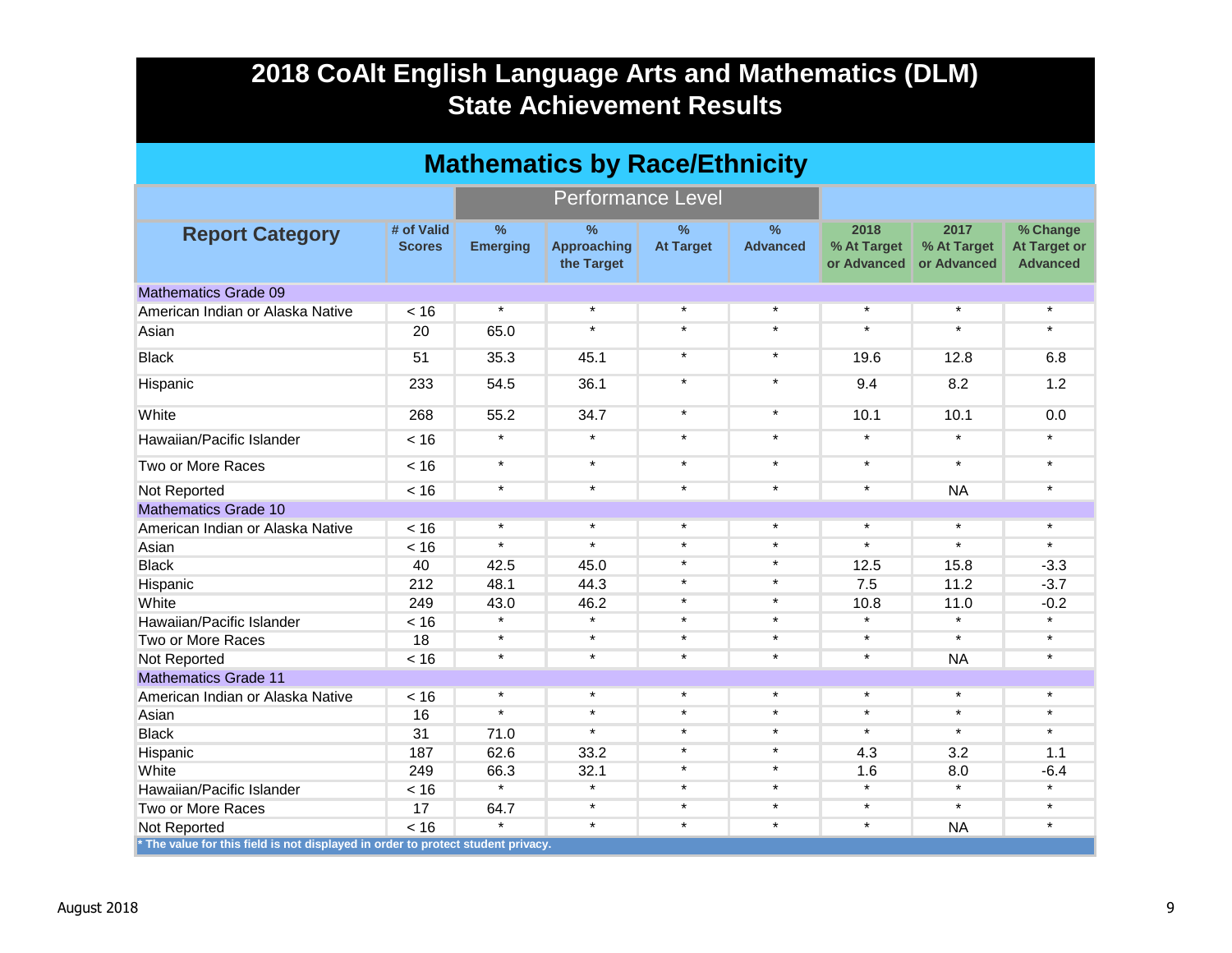| <b>English Language Arts by Free/Reduced Lunch</b>                               |                             |                                  |                                          |                                   |                         |                                    |                                    |                                                    |  |  |
|----------------------------------------------------------------------------------|-----------------------------|----------------------------------|------------------------------------------|-----------------------------------|-------------------------|------------------------------------|------------------------------------|----------------------------------------------------|--|--|
|                                                                                  |                             |                                  | <b>Performance Level</b>                 |                                   |                         |                                    |                                    |                                                    |  |  |
| <b>Report Category</b>                                                           | # of Valid<br><b>Scores</b> | $\frac{9}{6}$<br><b>Emerging</b> | $\%$<br><b>Approaching</b><br>the Target | $\frac{9}{6}$<br><b>At Target</b> | $\%$<br><b>Advanced</b> | 2018<br>% At Target<br>or Advanced | 2017<br>% At Target<br>or Advanced | % Change<br><b>At Target or</b><br><b>Advanced</b> |  |  |
| English Language Arts Grade 03                                                   |                             |                                  |                                          |                                   |                         |                                    |                                    |                                                    |  |  |
| Free/Reduced Lunch Eligible                                                      | 332                         | 63.9                             | 17.2                                     | $\star$                           | $\star$                 | 19.0                               | 22.0                               | $-3.0$                                             |  |  |
| Not Free/Reduced Lunch Eligible                                                  | 226                         | 68.6                             | 17.3                                     | $\star$                           | $\star$                 | 14.2                               | 16.9                               | $-2.7$                                             |  |  |
| English Language Arts Grade 04                                                   |                             |                                  |                                          |                                   |                         |                                    |                                    |                                                    |  |  |
| Free/Reduced Lunch Eligible                                                      | 337                         | 52.2                             | 22.8                                     | $\star$                           | $\star$                 | 24.9                               | 23.7                               | 1.2                                                |  |  |
| Not Free/Reduced Lunch Eligible                                                  | 220                         | 50.9                             | 24.5                                     | 21.8                              | 2.7                     | 24.5                               | 22.7                               | 1.8                                                |  |  |
| English Language Arts Grade 05                                                   |                             |                                  |                                          |                                   |                         |                                    |                                    |                                                    |  |  |
| Free/Reduced Lunch Eligible                                                      | 346                         | 46.5                             | 19.9                                     | 31.8                              | 1.7                     | 33.5                               | 34.3                               | $-0.8$                                             |  |  |
| Not Free/Reduced Lunch Eligible                                                  | 244                         | 57.8                             | 16.0                                     | 23.8                              | 2.5                     | 26.2                               | 29.1                               | $-2.9$                                             |  |  |
| English Language Arts Grade 06                                                   |                             |                                  |                                          |                                   |                         |                                    |                                    |                                                    |  |  |
| Free/Reduced Lunch Eligible                                                      | 373                         | 45.6                             | 23.9                                     | 19.6                              | 11.0                    | 30.6                               | 27.3                               | 3.3                                                |  |  |
| Not Free/Reduced Lunch Eligible                                                  | 222                         | 50.5                             | 25.7                                     | $\star$                           | $\star$                 | 23.9                               | 29.1                               | $-5.2$                                             |  |  |
| English Language Arts Grade 07                                                   |                             |                                  |                                          |                                   |                         |                                    |                                    |                                                    |  |  |
| Free/Reduced Lunch Eligible                                                      | 331                         | 31.4                             | 27.5                                     | 28.4                              | 12.7                    | 41.1                               | 39.8                               | 1.3                                                |  |  |
| Not Free/Reduced Lunch Eligible                                                  | 255                         | 35.3                             | 26.7                                     | 24.7                              | 13.3                    | 38.0                               | 32.7                               | 5.3                                                |  |  |
| English Language Arts Grade 08                                                   |                             |                                  |                                          |                                   |                         |                                    |                                    |                                                    |  |  |
| Free/Reduced Lunch Eligible                                                      | 372                         | 32.0                             | 26.1                                     | 30.4                              | 11.6                    | 41.9                               | 45.2                               | $-3.3$                                             |  |  |
| Not Free/Reduced Lunch Eligible                                                  | 258                         | 36.4                             | 30.6                                     | 24.0                              | 8.9                     | 32.9                               | 30.1                               | 2.8                                                |  |  |
| English Language Arts Grade 09                                                   |                             |                                  |                                          |                                   |                         |                                    |                                    |                                                    |  |  |
| Free/Reduced Lunch Eligible                                                      | 352                         | 31.8                             | 34.4                                     | 28.1                              | 5.7                     | 33.8                               | 35.6                               | $-1.8$                                             |  |  |
| Not Free/Reduced Lunch Eligible                                                  | 246                         | 37.0                             | 34.6                                     | 23.6                              | 4.9                     | 28.5                               | 30.2                               | $-1.7$                                             |  |  |
| English Language Arts Grade 10                                                   |                             |                                  |                                          |                                   |                         |                                    |                                    |                                                    |  |  |
| Free/Reduced Lunch Eligible                                                      | 307                         | 24.8                             | 31.3                                     | 38.4                              | 5.5                     | 44.0                               | 38.4                               | 5.6                                                |  |  |
| Not Free/Reduced Lunch Eligible                                                  | 229                         | 30.1                             | 33.2                                     | 32.3                              | 4.4                     | 36.7                               | 36.1                               | 0.6                                                |  |  |
| English Language Arts Grade 11                                                   |                             |                                  |                                          |                                   |                         |                                    |                                    |                                                    |  |  |
| Free/Reduced Lunch Eligible                                                      | 279                         | 26.2                             | 39.4                                     | 28.3                              | 6.1                     | 34.4                               | 37.0                               | $-2.6$                                             |  |  |
| Not Free/Reduced Lunch Eligible                                                  | 235                         | 34.5                             | 28.9                                     | 33.2                              | 3.4                     | 36.6                               | 39.1                               | $-2.5$                                             |  |  |
| * The value for this field is not displayed in order to protect student privacy. |                             |                                  |                                          |                                   |                         |                                    |                                    |                                                    |  |  |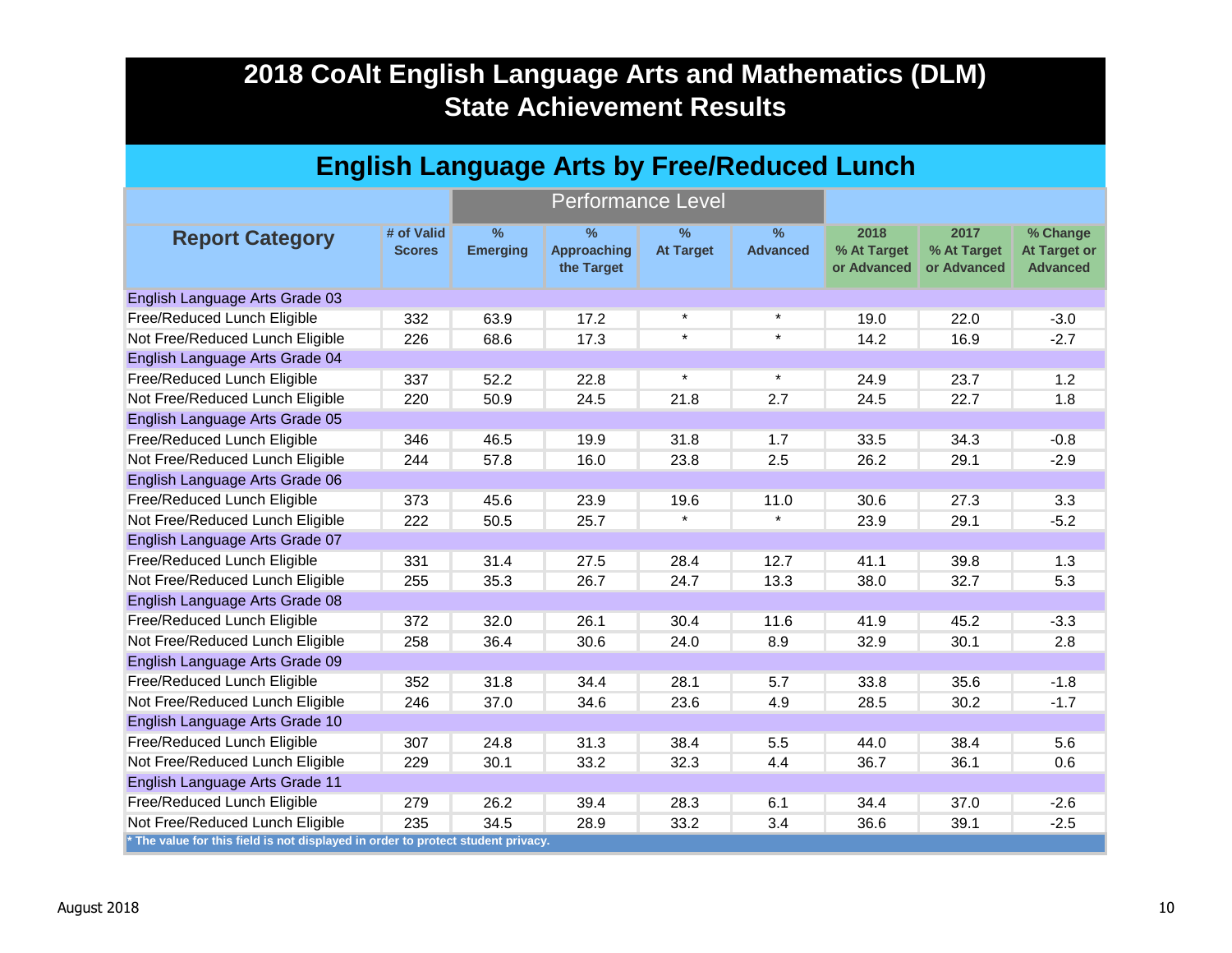| <b>Mathematics by Free/Reduced Lunch</b>                                         |                             |                         |                                                   |                          |                         |                                    |                                    |                                                    |  |  |
|----------------------------------------------------------------------------------|-----------------------------|-------------------------|---------------------------------------------------|--------------------------|-------------------------|------------------------------------|------------------------------------|----------------------------------------------------|--|--|
|                                                                                  |                             |                         | <b>Performance Level</b>                          |                          |                         |                                    |                                    |                                                    |  |  |
| <b>Report Category</b>                                                           | # of Valid<br><b>Scores</b> | $\%$<br><b>Emerging</b> | $\frac{9}{6}$<br><b>Approaching</b><br>the Target | $\%$<br><b>At Target</b> | $\%$<br><b>Advanced</b> | 2018<br>% At Target<br>or Advanced | 2017<br>% At Target<br>or Advanced | % Change<br><b>At Target or</b><br><b>Advanced</b> |  |  |
| Mathematics Grade 03                                                             |                             |                         |                                                   |                          |                         |                                    |                                    |                                                    |  |  |
| Free/Reduced Lunch Eligible                                                      | 332                         | 63.6                    | 20.5                                              | 13.0                     | 3.0                     | 16.0                               | 20.2                               | $-4.2$                                             |  |  |
| Not Free/Reduced Lunch Eligible                                                  | 225                         | 68.9                    | 17.8                                              | 11.1                     | 2.2                     | 13.3                               | 16.9                               | $-3.6$                                             |  |  |
| <b>Mathematics Grade 04</b>                                                      |                             |                         |                                                   |                          |                         |                                    |                                    |                                                    |  |  |
| Free/Reduced Lunch Eligible                                                      | 336                         | 52.7                    | 22.0                                              | 23.5                     | 1.8                     | 25.3                               | 22.8                               | 2.5                                                |  |  |
| Not Free/Reduced Lunch Eligible                                                  | 220                         | 61.8                    | 14.1                                              | 20.9                     | 3.2                     | 24.1                               | 20.7                               | 3.4                                                |  |  |
| <b>Mathematics Grade 05</b>                                                      |                             |                         |                                                   |                          |                         |                                    |                                    |                                                    |  |  |
| Free/Reduced Lunch Eligible                                                      | 345                         | 64.9                    | 22.6                                              | 8.7                      | 3.8                     | 12.5                               | 17.3                               | $-4.8$                                             |  |  |
| Not Free/Reduced Lunch Eligible                                                  | 244                         | 70.5                    | 18.9                                              | 7.4                      | 3.3                     | 10.7                               | 11.1                               | $-0.4$                                             |  |  |
| <b>Mathematics Grade 06</b>                                                      |                             |                         |                                                   |                          |                         |                                    |                                    |                                                    |  |  |
| Free/Reduced Lunch Eligible                                                      | 372                         | 54.8                    | 32.5                                              | 8.6                      | 4.0                     | 12.6                               | 12.0                               | 0.6                                                |  |  |
| Not Free/Reduced Lunch Eligible                                                  | 222                         | 63.5                    | 27.0                                              | 6.3                      | 3.2                     | 9.5                                | 11.1                               | $-1.6$                                             |  |  |
| <b>Mathematics Grade 07</b>                                                      |                             |                         |                                                   |                          |                         |                                    |                                    |                                                    |  |  |
| Free/Reduced Lunch Eligible                                                      | 331                         | 64.0                    | 30.5                                              | 3.6                      | 1.8                     | 5.4                                | 7.5                                | $-2.1$                                             |  |  |
| Not Free/Reduced Lunch Eligible                                                  | 253                         | 64.0                    | 28.9                                              | 5.5                      | 1.6                     | 7.1                                | 6.5                                | 0.6                                                |  |  |
| <b>Mathematics Grade 08</b>                                                      |                             |                         |                                                   |                          |                         |                                    |                                    |                                                    |  |  |
| Free/Reduced Lunch Eligible                                                      | 370                         | 48.1                    | 38.9                                              | $\star$                  | $\star$                 | 13.0                               | 12.9                               | 0.1                                                |  |  |
| Not Free/Reduced Lunch Eligible                                                  | 258                         | 62.0                    | 32.6                                              | $\star$                  | $\star$                 | 5.4                                | 8.6                                | $-3.2$                                             |  |  |
| <b>Mathematics Grade 09</b>                                                      |                             |                         |                                                   |                          |                         |                                    |                                    |                                                    |  |  |
| Free/Reduced Lunch Eligible                                                      | 351                         | 49.3                    | 38.7                                              | $\star$                  | $\star$                 | 12.0                               | 8.5                                | 3.5                                                |  |  |
| Not Free/Reduced Lunch Eligible                                                  | 245                         | 59.2                    | 31.8                                              | $\star$                  | $\star$                 | 9.0                                | 11.4                               | $-2.4$                                             |  |  |
| <b>Mathematics Grade 10</b>                                                      |                             |                         |                                                   |                          |                         |                                    |                                    |                                                    |  |  |
| Free/Reduced Lunch Eligible                                                      | 307                         | 39.1                    | 50.2                                              | $\star$                  | $\star$                 | 10.7                               | 12.7                               | $-2.0$                                             |  |  |
| Not Free/Reduced Lunch Eligible                                                  | 227                         | 52.4                    | 37.9                                              | $\star$                  | $\star$                 | 9.7                                | 9.8                                | $-0.1$                                             |  |  |
| <b>Mathematics Grade 11</b>                                                      |                             |                         |                                                   |                          |                         |                                    |                                    |                                                    |  |  |
| Free/Reduced Lunch Eligible                                                      | 277                         | 62.5                    | 34.7                                              | $\star$                  | $\star$                 | 2.9                                | 4.1                                | $-1.2$                                             |  |  |
| Not Free/Reduced Lunch Eligible                                                  | 235                         | 67.2                    | 29.4                                              | $\star$                  | $\star$                 | 3.4                                | 7.8                                | $-4.4$                                             |  |  |
| * The value for this field is not displayed in order to protect student privacy. |                             |                         |                                                   |                          |                         |                                    |                                    |                                                    |  |  |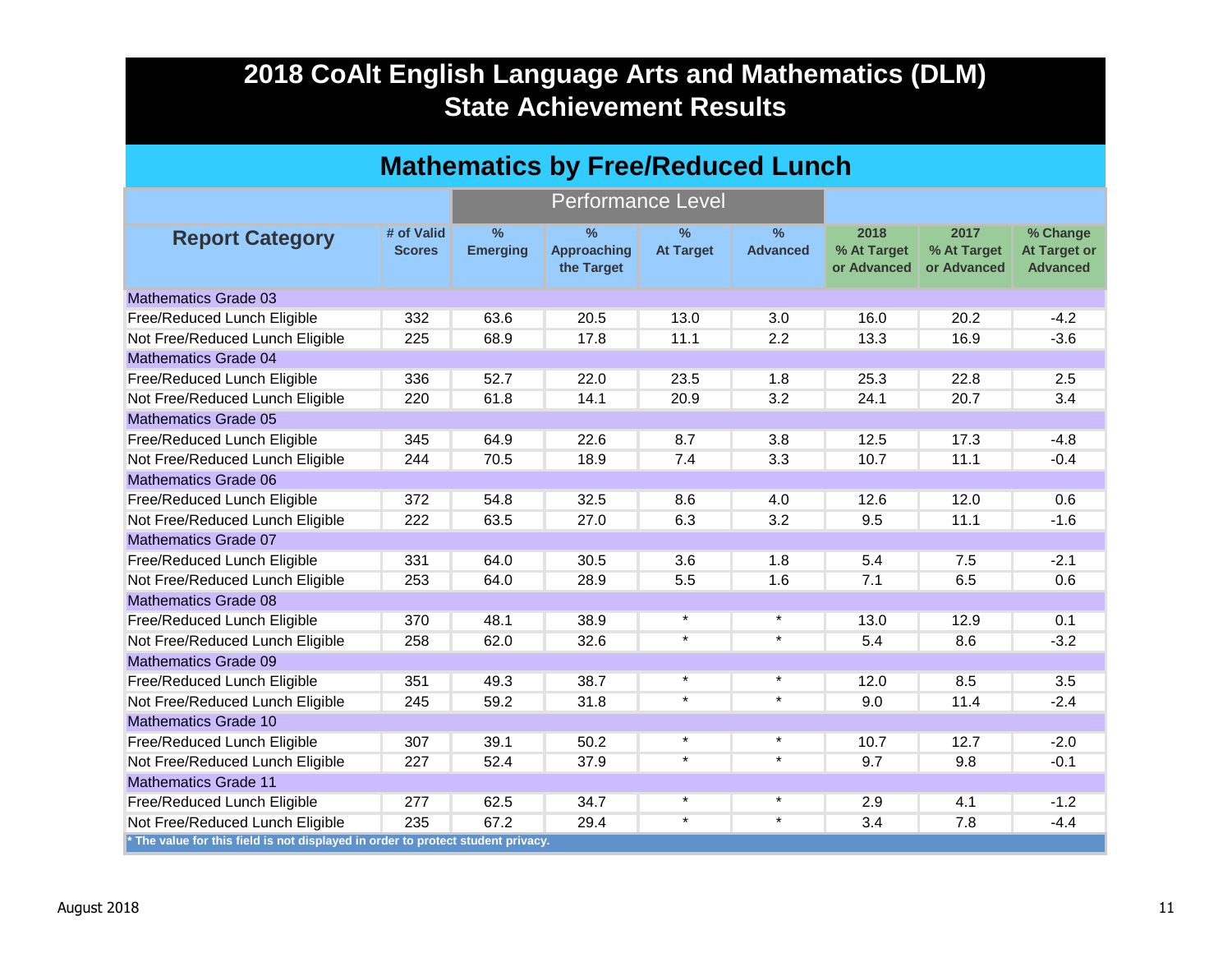| <b>English Language Arts by Title I</b> |                                                                                  |                                  |                                                   |                                   |                      |                                    |                                    |                                                    |  |
|-----------------------------------------|----------------------------------------------------------------------------------|----------------------------------|---------------------------------------------------|-----------------------------------|----------------------|------------------------------------|------------------------------------|----------------------------------------------------|--|
|                                         |                                                                                  |                                  | <b>Performance Level</b>                          |                                   |                      |                                    |                                    |                                                    |  |
| <b>Report Category</b>                  | # of Valid<br><b>Scores</b>                                                      | $\frac{9}{6}$<br><b>Emerging</b> | $\frac{9}{6}$<br><b>Approaching</b><br>the Target | $\frac{9}{6}$<br><b>At Target</b> | %<br><b>Advanced</b> | 2018<br>% At Target<br>or Advanced | 2017<br>% At Target<br>or Advanced | % Change<br><b>At Target or</b><br><b>Advanced</b> |  |
| English Language Arts Grade 03          |                                                                                  |                                  |                                                   |                                   |                      |                                    |                                    |                                                    |  |
| Title I                                 | 300                                                                              | 65.7                             | 15.3                                              | $\star$                           | $\star$              | 19.0                               | 18.1                               | 0.9                                                |  |
| Not Title I                             | 258                                                                              | 65.9                             | 19.4                                              | $\star$                           | $\star$              | 14.7                               | 22.4                               | $-7.7$                                             |  |
| English Language Arts Grade 04          |                                                                                  |                                  |                                                   |                                   |                      |                                    |                                    |                                                    |  |
| Title I                                 | 311                                                                              | 52.4                             | 23.8                                              | 22.2                              | 1.6                  | 23.8                               | 21.4                               | 2.4                                                |  |
| Not Title I                             | 246                                                                              | 50.8                             | 23.2                                              | 23.6                              | 2.4                  | 26.0                               | 25.4                               | 0.6                                                |  |
| English Language Arts Grade 05          |                                                                                  |                                  |                                                   |                                   |                      |                                    |                                    |                                                    |  |
| Title I                                 | 324                                                                              | 50.6                             | 19.8                                              | 28.1                              | 1.5                  | 29.6                               | 28.9                               | 0.7                                                |  |
| Not Title I                             | 266                                                                              | 51.9                             | 16.5                                              | 28.9                              | 2.6                  | 31.6                               | 36.4                               | $-4.8$                                             |  |
| English Language Arts Grade 06          |                                                                                  |                                  |                                                   |                                   |                      |                                    |                                    |                                                    |  |
| Title I                                 | 207                                                                              | 46.9                             | 26.1                                              | 20.3                              | 6.8                  | 27.1                               | 22.7                               | 4.4                                                |  |
| Not Title I                             | 388                                                                              | 47.7                             | 23.7                                              | 19.8                              | 8.8                  | 28.6                               | 30.2                               | $-1.6$                                             |  |
| English Language Arts Grade 07          |                                                                                  |                                  |                                                   |                                   |                      |                                    |                                    |                                                    |  |
| Title I                                 | 186                                                                              | 33.9                             | 23.1                                              | 26.9                              | 16.1                 | 43.0                               | 32.5                               | 10.5                                               |  |
| Not Title I                             | 400                                                                              | 32.8                             | 29.0                                              | 26.8                              | 11.5                 | 38.3                               | 39.0                               | $-0.7$                                             |  |
| English Language Arts Grade 08          |                                                                                  |                                  |                                                   |                                   |                      |                                    |                                    |                                                    |  |
| Title I                                 | 221                                                                              | 33.5                             | 32.1                                              | 25.3                              | 9.0                  | 34.4                               | 40.7                               | $-6.3$                                             |  |
| Not Title I                             | 409                                                                              | 34.0                             | 25.7                                              | 29.1                              | 11.2                 | 40.3                               | 38.6                               | 1.7                                                |  |
| English Language Arts Grade 09          |                                                                                  |                                  |                                                   |                                   |                      |                                    |                                    |                                                    |  |
| <b>Title I</b>                          | 74                                                                               | 45.9                             | 32.4                                              | $\star$                           | $\star$              | 21.6                               | 31.7                               | $-10.1$                                            |  |
| Not Title I                             | 524                                                                              | 32.3                             | 34.7                                              | $\star$                           | $\star$              | 33.0                               | 33.5                               | $-0.5$                                             |  |
| English Language Arts Grade 10          |                                                                                  |                                  |                                                   |                                   |                      |                                    |                                    |                                                    |  |
| Title I                                 | 59                                                                               | 28.8                             | 39.0                                              | $\star$                           | $\star$              | 32.2                               | 29.6                               | 2.6                                                |  |
| Not Title I                             | 477                                                                              | 26.8                             | 31.2                                              | $\star$                           | $\star$              | 41.9                               | 38.2                               | 3.7                                                |  |
| English Language Arts Grade 11          |                                                                                  |                                  |                                                   |                                   |                      |                                    |                                    |                                                    |  |
| Title I                                 | 54                                                                               | 25.9                             | 37.0                                              | $\star$                           | $\star$              | 37.0                               | 32.7                               | 4.3                                                |  |
| Not Title I                             | 460                                                                              | 30.4                             | 34.3                                              | $\star$                           | $\star$              | 35.2                               | 38.6                               | $-3.4$                                             |  |
|                                         | * The value for this field is not displayed in order to protect student privacy. |                                  |                                                   |                                   |                      |                                    |                                    |                                                    |  |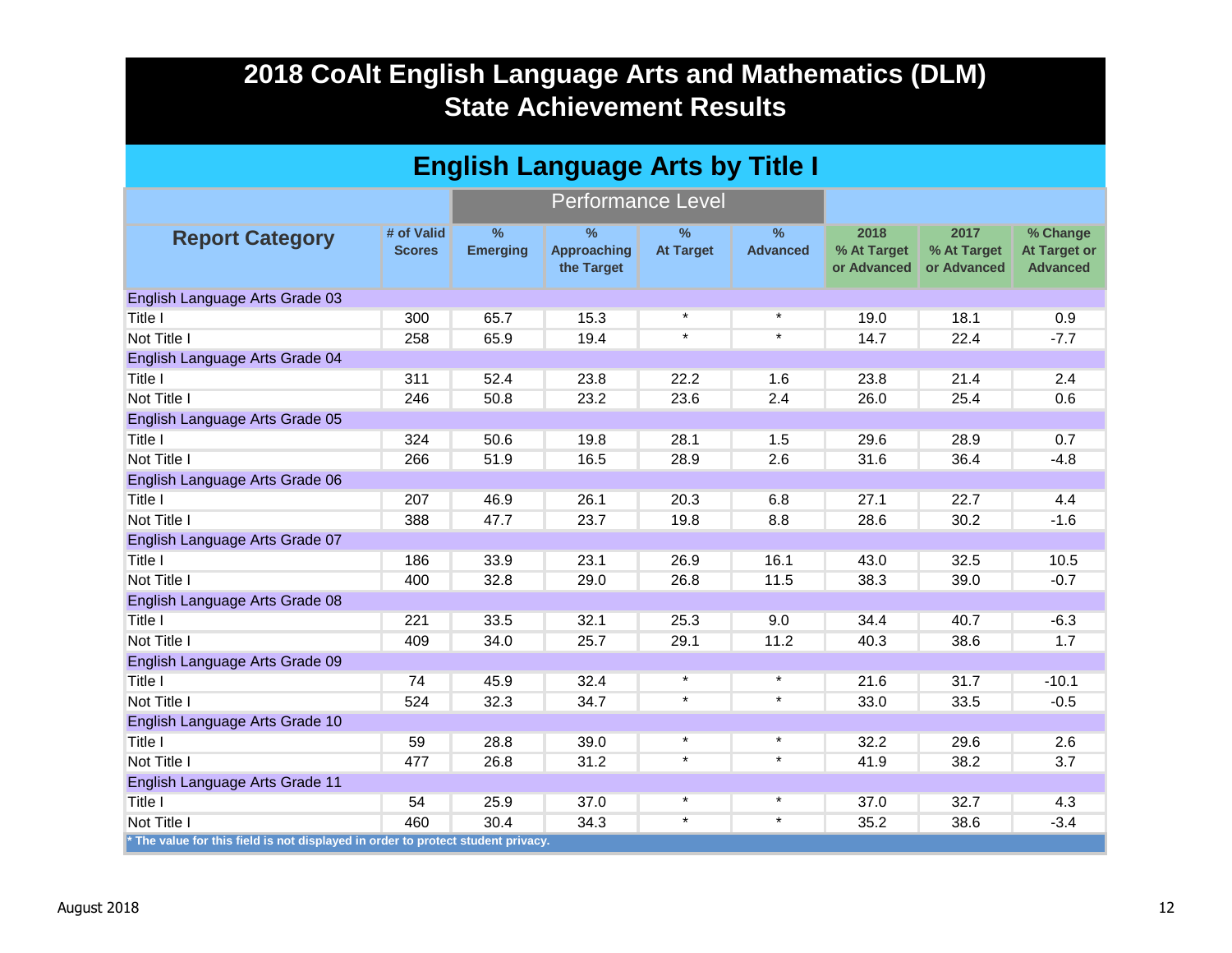| <b>Mathematics by Title I</b>                                                    |                             |                                  |                                                   |                                   |                                  |                                    |                                    |                                                    |  |
|----------------------------------------------------------------------------------|-----------------------------|----------------------------------|---------------------------------------------------|-----------------------------------|----------------------------------|------------------------------------|------------------------------------|----------------------------------------------------|--|
|                                                                                  |                             | <b>Performance Level</b>         |                                                   |                                   |                                  |                                    |                                    |                                                    |  |
| <b>Report Category</b>                                                           | # of Valid<br><b>Scores</b> | $\frac{9}{6}$<br><b>Emerging</b> | $\frac{9}{6}$<br><b>Approaching</b><br>the Target | $\frac{9}{6}$<br><b>At Target</b> | $\frac{9}{6}$<br><b>Advanced</b> | 2018<br>% At Target<br>or Advanced | 2017<br>% At Target<br>or Advanced | % Change<br><b>At Target or</b><br><b>Advanced</b> |  |
| <b>Mathematics Grade 03</b>                                                      |                             |                                  |                                                   |                                   |                                  |                                    |                                    |                                                    |  |
| Title I                                                                          | 299                         | 61.9                             | 19.4                                              | 15.4                              | 3.3                              | 18.7                               | 17.7                               | 1.0                                                |  |
| Not Title I                                                                      | 258                         | 70.2                             | 19.4                                              | 8.5                               | 1.9                              | 10.5                               | 20.3                               | $-9.8$                                             |  |
| <b>Mathematics Grade 04</b>                                                      |                             |                                  |                                                   |                                   |                                  |                                    |                                    |                                                    |  |
| Title I                                                                          | 311                         | 56.9                             | 18.0                                              | 22.2                              | 2.9                              | 25.1                               | 20.1                               | 5.0                                                |  |
| Not Title I                                                                      | 245                         | 55.5                             | 20.0                                              | 22.9                              | 1.6                              | 24.5                               | 24.1                               | 0.4                                                |  |
| <b>Mathematics Grade 05</b>                                                      |                             |                                  |                                                   |                                   |                                  |                                    |                                    |                                                    |  |
| Title I                                                                          | 323                         | 66.6                             | 23.2                                              | 6.5                               | 3.7                              | 10.2                               | 15.3                               | $-5.1$                                             |  |
| Not Title I                                                                      | 266                         | 68.0                             | 18.4                                              | 10.2                              | 3.4                              | 13.5                               | 14.2                               | $-0.7$                                             |  |
| <b>Mathematics Grade 06</b>                                                      |                             |                                  |                                                   |                                   |                                  |                                    |                                    |                                                    |  |
| <b>Title I</b>                                                                   | 206                         | 56.8                             | 32.0                                              | 7.8                               | 3.4                              | 11.2                               | 11.6                               | $-0.4$                                             |  |
| Not Title I                                                                      | 388                         | 58.8                             | 29.6                                              | 7.7                               | 3.9                              | 11.6                               | 11.6                               | 0.0                                                |  |
| <b>Mathematics Grade 07</b>                                                      |                             |                                  |                                                   |                                   |                                  |                                    |                                    |                                                    |  |
| <b>Title I</b>                                                                   | 186                         | 64.0                             | 31.7                                              | $\star$                           | $\star$                          | 4.3                                | 8.5                                | $-4.2$                                             |  |
| Not Title I                                                                      | 398                         | 64.1                             | 28.9                                              | $\star$                           | $\star$                          | 7.0                                | 6.4                                | 0.6                                                |  |
| <b>Mathematics Grade 08</b>                                                      |                             |                                  |                                                   |                                   |                                  |                                    |                                    |                                                    |  |
| Title I                                                                          | 219                         | 52.1                             | 35.2                                              | $\star$                           | $\star$                          | 12.8                               | 11.4                               | 1.4                                                |  |
| Not Title I                                                                      | 409                         | 54.8                             | 36.9                                              | $\star$                           | $\star$                          | 8.3                                | 11.1                               | $-2.8$                                             |  |
| Mathematics Grade 09                                                             |                             |                                  |                                                   |                                   |                                  |                                    |                                    |                                                    |  |
| Title I                                                                          | 74                          | 52.7                             | 39.2                                              | $\star$                           | $\star$                          | 8.1                                | 12.7                               | $-4.6$                                             |  |
| Not Title I                                                                      | 522                         | 53.4                             | 35.4                                              | $\star$                           | $\star$                          | 11.1                               | 9.4                                | 1.7                                                |  |
| <b>Mathematics Grade 10</b>                                                      |                             |                                  |                                                   |                                   |                                  |                                    |                                    |                                                    |  |
| <b>Title I</b>                                                                   | 59                          | 55.9                             | 35.6                                              | $\star$                           | $\star$                          | 8.5                                | 9.3                                | $-0.8$                                             |  |
| Not Title I                                                                      | 475                         | 43.4                             | 46.1                                              | $\star$                           | $\star$                          | 10.5                               | 11.6                               | $-1.1$                                             |  |
| <b>Mathematics Grade 11</b>                                                      |                             |                                  |                                                   |                                   |                                  |                                    |                                    |                                                    |  |
| Title I                                                                          | 54                          | 55.6                             | 37.0                                              | $\star$                           | $\star$                          | 7.4                                | $\star$                            | $\star$                                            |  |
| Not Title I                                                                      | 458                         | 65.7                             | 31.7                                              | $\star$                           | $\star$                          | 2.6                                | $\star$                            | $\star$                                            |  |
| * The value for this field is not displayed in order to protect student privacy. |                             |                                  |                                                   |                                   |                                  |                                    |                                    |                                                    |  |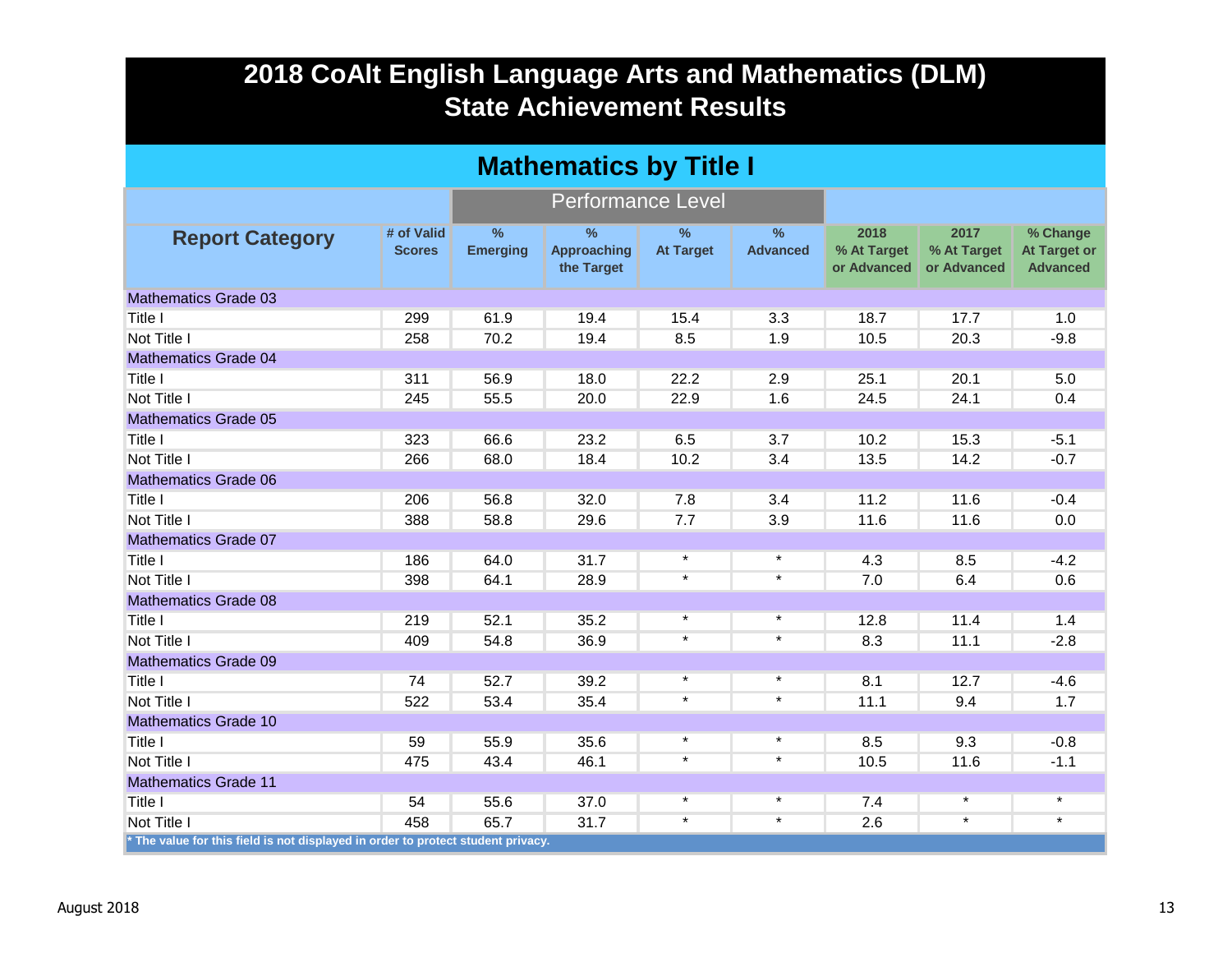| <b>English Language Arts by Migrant Status</b>                                   |                             |                                  |                                          |                          |                         |                                    |                                    |                                                    |
|----------------------------------------------------------------------------------|-----------------------------|----------------------------------|------------------------------------------|--------------------------|-------------------------|------------------------------------|------------------------------------|----------------------------------------------------|
|                                                                                  |                             |                                  | <b>Performance Level</b>                 |                          |                         |                                    |                                    |                                                    |
| <b>Report Category</b>                                                           | # of Valid<br><b>Scores</b> | $\frac{9}{6}$<br><b>Emerging</b> | $\%$<br><b>Approaching</b><br>the Target | $\%$<br><b>At Target</b> | $\%$<br><b>Advanced</b> | 2018<br>% At Target<br>or Advanced | 2017<br>% At Target<br>or Advanced | % Change<br><b>At Target or</b><br><b>Advanced</b> |
| English Language Arts Grade 03                                                   |                             |                                  |                                          |                          |                         |                                    |                                    |                                                    |
| Not Migrant                                                                      | 558                         | 65.8                             | $\star$                                  | $\star$                  | $\star$                 | $\star$                            | $\star$                            | $\star$                                            |
| English Language Arts Grade 04                                                   |                             |                                  |                                          |                          |                         |                                    |                                    |                                                    |
| Not Migrant                                                                      | 557                         | 51.7                             | 23.5                                     | 22.8                     | 2.0                     | 24.8                               | $\star$                            | $\star$                                            |
| English Language Arts Grade 05                                                   |                             |                                  |                                          |                          |                         |                                    |                                    |                                                    |
| Not Migrant                                                                      | 590                         | 51.2                             | 18.3                                     | 28.5                     | 2.0                     | 30.5                               | $\star$                            | $\star$                                            |
| English Language Arts Grade 06                                                   |                             |                                  |                                          |                          |                         |                                    |                                    |                                                    |
| Not Migrant                                                                      | 595                         | 47.4                             | 24.5                                     | 20.0                     | 8.1                     | 28.1                               | $\star$                            | *                                                  |
| English Language Arts Grade 07                                                   |                             |                                  |                                          |                          |                         |                                    |                                    |                                                    |
| Not Migrant                                                                      | 586                         | 33.1                             | 27.1                                     | 26.8                     | 13.0                    | 39.8                               | $\star$                            | $\star$                                            |
| English Language Arts Grade 08                                                   |                             |                                  |                                          |                          |                         |                                    |                                    |                                                    |
| Not Migrant                                                                      | 630                         | 33.8                             | 27.9                                     | 27.8                     | 10.5                    | 38.3                               | $\star$                            | $\star$                                            |
| English Language Arts Grade 09                                                   |                             |                                  |                                          |                          |                         |                                    |                                    |                                                    |
| Not Migrant                                                                      | 598                         | 33.9                             | 34.4                                     | 26.3                     | 5.4                     | 31.6                               | $\star$                            | $\star$                                            |
| English Language Arts Grade 10                                                   |                             |                                  |                                          |                          |                         |                                    |                                    |                                                    |
| Migrant                                                                          | < 16                        | $\star$                          | $\star$                                  | $\star$                  | $\star$                 | $\star$                            | <b>NA</b>                          | $\star$                                            |
| Not Migrant                                                                      | 535                         | $\star$                          | $\star$                                  | $\star$                  | $\star$                 | $\star$                            | 37.3                               | $\star$                                            |
| English Language Arts Grade 11                                                   |                             |                                  |                                          |                          |                         |                                    |                                    |                                                    |
| Not Migrant                                                                      | 514                         | $\star$                          | $\star$                                  | 30.5                     | 4.9                     | 35.4                               | $\star$                            | $\star$                                            |
| * The value for this field is not displayed in order to protect student privacy. |                             |                                  |                                          |                          |                         |                                    |                                    |                                                    |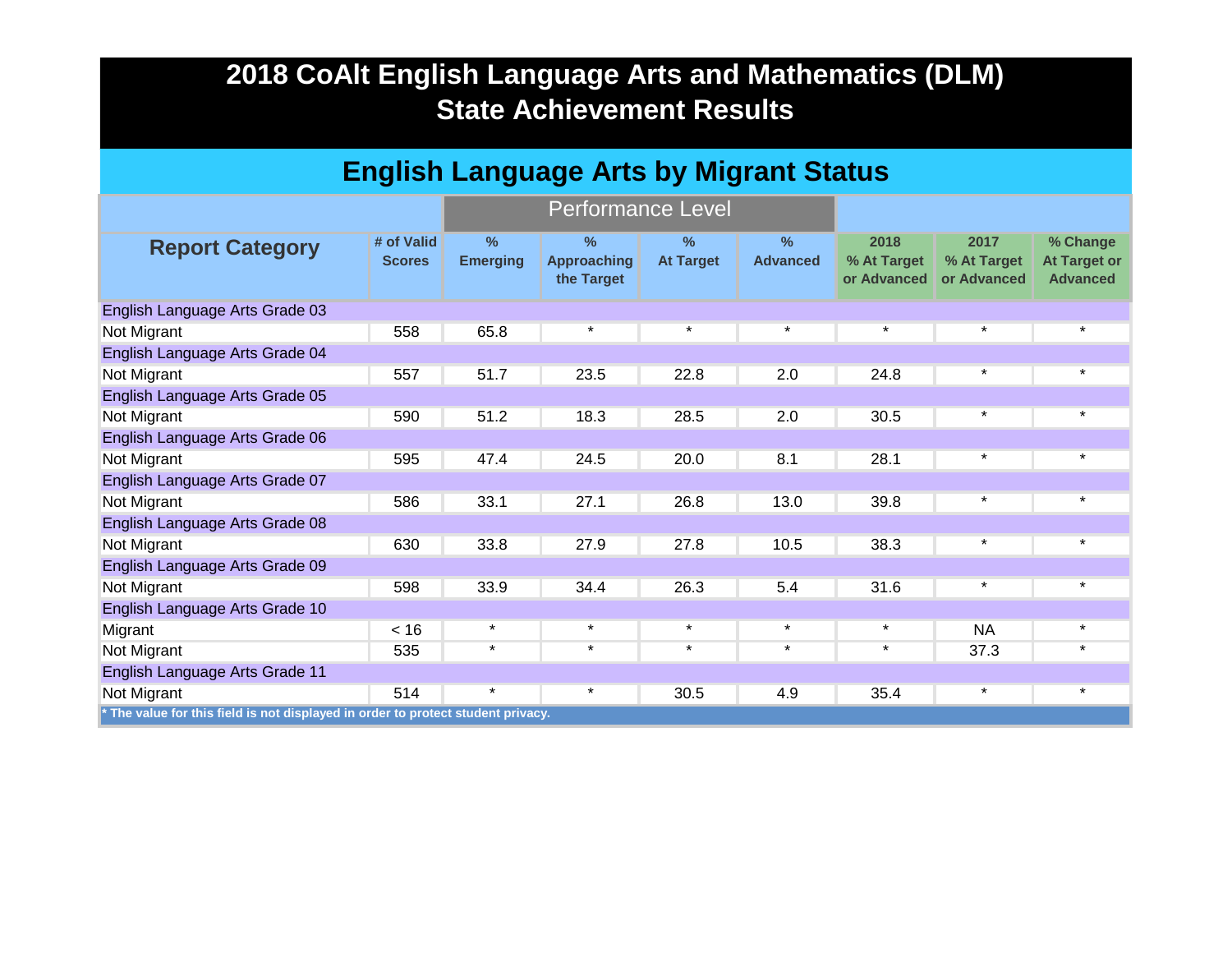| <b>Mathematics by Migrant Status</b>                                             |                             |                                  |                                                   |                                   |                                  |                                    |                                    |                                                    |  |
|----------------------------------------------------------------------------------|-----------------------------|----------------------------------|---------------------------------------------------|-----------------------------------|----------------------------------|------------------------------------|------------------------------------|----------------------------------------------------|--|
|                                                                                  |                             |                                  | <b>Performance Level</b>                          |                                   |                                  |                                    |                                    |                                                    |  |
| <b>Report Category</b>                                                           | # of Valid<br><b>Scores</b> | $\frac{9}{6}$<br><b>Emerging</b> | $\frac{0}{2}$<br><b>Approaching</b><br>the Target | $\frac{9}{6}$<br><b>At Target</b> | $\frac{0}{2}$<br><b>Advanced</b> | 2018<br>% At Target<br>or Advanced | 2017<br>% At Target<br>or Advanced | % Change<br><b>At Target or</b><br><b>Advanced</b> |  |
| <b>Mathematics Grade 03</b>                                                      |                             |                                  |                                                   |                                   |                                  |                                    |                                    |                                                    |  |
| Not Migrant                                                                      | 557                         | 65.7                             | 19.4                                              | 12.2                              | 2.7                              | 14.9                               | $\star$                            | $\star$                                            |  |
| <b>Mathematics Grade 04</b>                                                      |                             |                                  |                                                   |                                   |                                  |                                    |                                    |                                                    |  |
| Not Migrant                                                                      | 556                         | 56.3                             | 18.9                                              | 22.5                              | 2.3                              | 24.8                               | $\star$                            | $\star$                                            |  |
| <b>Mathematics Grade 05</b>                                                      |                             |                                  |                                                   |                                   |                                  |                                    |                                    |                                                    |  |
| Not Migrant                                                                      | 589                         | 67.2                             | 21.1                                              | 8.1                               | 3.6                              | 11.7                               | $\star$                            | $\star$                                            |  |
| <b>Mathematics Grade 06</b>                                                      |                             |                                  |                                                   |                                   |                                  |                                    |                                    |                                                    |  |
| Not Migrant                                                                      | 594                         | 58.1                             | 30.5                                              | 7.7                               | 3.7                              | 11.4                               | $\star$                            | $\star$                                            |  |
| <b>Mathematics Grade 07</b>                                                      |                             |                                  |                                                   |                                   |                                  |                                    |                                    |                                                    |  |
| Not Migrant                                                                      | 584                         | 64.0                             | 29.8                                              | 4.5                               | 1.7                              | 6.2                                | $\star$                            | $\star$                                            |  |
| <b>Mathematics Grade 08</b>                                                      |                             |                                  |                                                   |                                   |                                  |                                    |                                    |                                                    |  |
| Not Migrant                                                                      | 628                         | 53.8                             | 36.3                                              | 8.9                               | 1.0                              | 9.9                                | $\star$                            | $\star$                                            |  |
| <b>Mathematics Grade 09</b>                                                      |                             |                                  |                                                   |                                   |                                  |                                    |                                    |                                                    |  |
| Not Migrant                                                                      | 596                         | 53.4                             | 35.9                                              | $\star$                           | $\star$                          | 10.7                               | $\star$                            | $\star$                                            |  |
| <b>Mathematics Grade 10</b>                                                      |                             |                                  |                                                   |                                   |                                  |                                    |                                    |                                                    |  |
| Migrant                                                                          | < 16                        | $\star$                          | $\star$                                           | $\star$                           | $\star$                          | $\star$                            | <b>NA</b>                          | $\star$                                            |  |
| Not Migrant                                                                      | 533                         | $\star$                          | $\star$                                           | $\star$                           | $\star$                          | $\star$                            | 11.4                               | $\star$                                            |  |
| <b>Mathematics Grade 11</b>                                                      |                             |                                  |                                                   |                                   |                                  |                                    |                                    |                                                    |  |
| Not Migrant                                                                      | 512                         | $\star$                          | $\star$                                           | $\star$                           | $\star$                          | $\star$                            | $\star$                            | $\star$                                            |  |
| * The value for this field is not displayed in order to protect student privacy. |                             |                                  |                                                   |                                   |                                  |                                    |                                    |                                                    |  |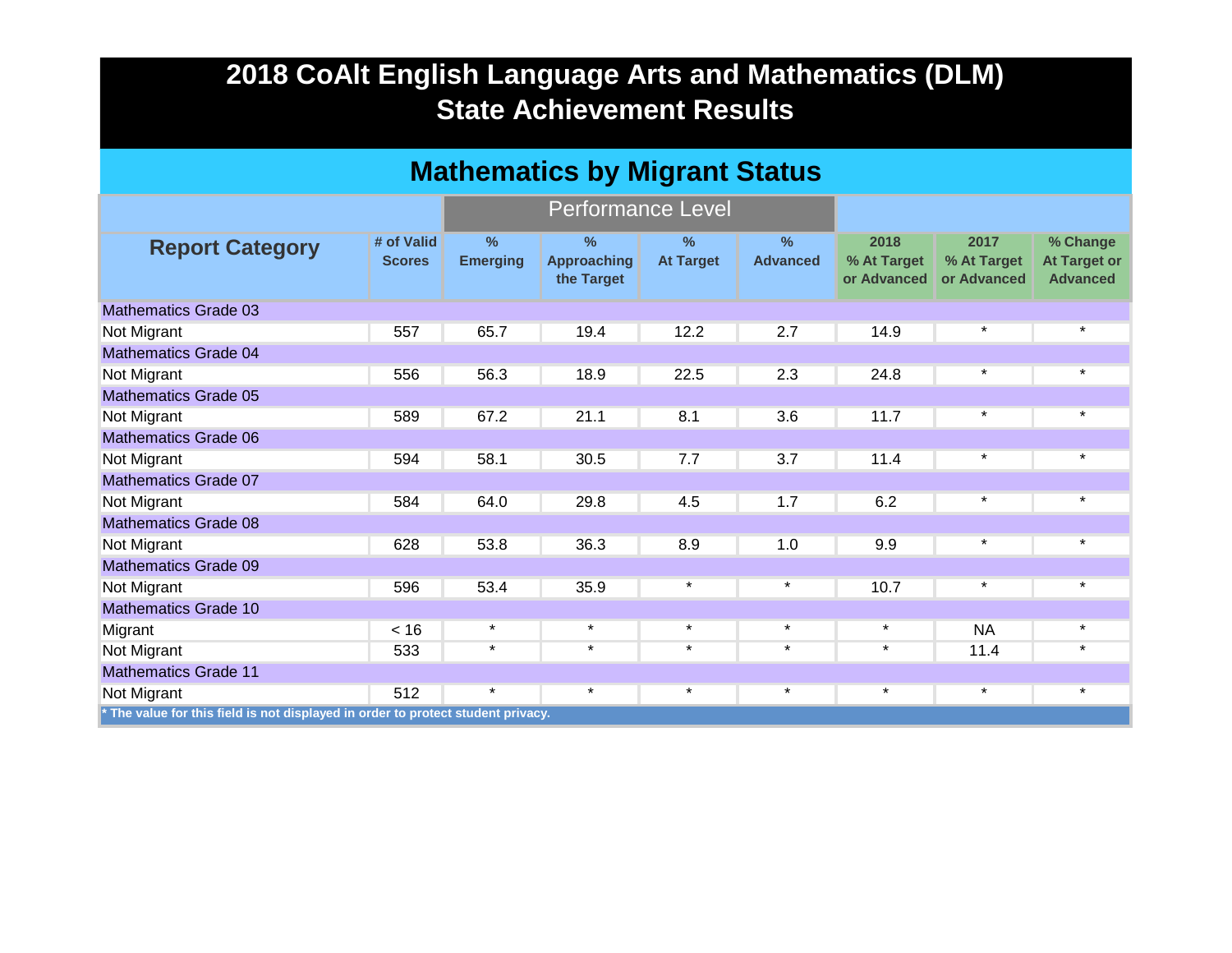| <b>English Language Arts by Language Proficiency</b> |                             |                                  |                                                   |                                   |                                  |                                    |                                    |                                                    |  |
|------------------------------------------------------|-----------------------------|----------------------------------|---------------------------------------------------|-----------------------------------|----------------------------------|------------------------------------|------------------------------------|----------------------------------------------------|--|
|                                                      |                             |                                  | <b>Performance Level</b>                          |                                   |                                  |                                    |                                    |                                                    |  |
| <b>Report Category</b>                               | # of Valid<br><b>Scores</b> | $\frac{9}{6}$<br><b>Emerging</b> | $\frac{9}{6}$<br><b>Approaching</b><br>the Target | $\frac{9}{6}$<br><b>At Target</b> | $\frac{9}{6}$<br><b>Advanced</b> | 2018<br>% At Target<br>or Advanced | 2017<br>% At Target<br>or Advanced | % Change<br><b>At Target or</b><br><b>Advanced</b> |  |
| English Language Arts Grade 03                       |                             |                                  |                                                   |                                   |                                  |                                    |                                    |                                                    |  |
| NEP - Non English Proficient                         | 106                         | 81.1                             | 8.5                                               | $\star$                           | $\star$                          | 10.4                               | 15.8                               | $-5.4$                                             |  |
| <b>LEP - Limited English Proficient</b>              | < 16                        | $\star$                          | $\star$                                           | $\star$                           | $\star$                          | $\star$                            | $\star$                            | $\star$                                            |  |
| FEP - Fluent English Proficient                      | < 16                        | $\star$                          | $\star$                                           | $\star$                           | $\star$                          | $\star$                            | $\star$                            | $\star$                                            |  |
| PHLOTE/FELL/NA                                       | 430                         | $\star$                          | $\star$                                           | $\star$                           | $\star$                          | 18.1                               | 21.0                               | $-2.9$                                             |  |
| Not Reported                                         | < 16                        | $\star$                          | $\star$                                           | $\star$                           | $\star$                          | $\star$                            | $\star$                            | $\star$                                            |  |
| English Language Arts Grade 04                       |                             |                                  |                                                   |                                   |                                  |                                    |                                    |                                                    |  |
| NEP - Non English Proficient                         | 98                          | 60.2                             | 2.4                                               | $\star$                           | $\star$                          | 17.3                               | 12.4                               | 4.9                                                |  |
| <b>LEP - Limited English Proficient</b>              | 18                          | $\star$                          | $\star$                                           | $\star$                           | $\star$                          | $\star$                            | $\star$                            | $\star$                                            |  |
| FEP - Fluent English Proficient                      | < 16                        | $\star$                          | $\star$                                           | $\star$                           | $\star$                          | $\star$                            | $\star$                            | $\star$                                            |  |
| PHLOTE/FELL/NA                                       | 434                         | $\star$                          | $\star$                                           | $\star$                           | $\star$                          | 26.5                               | 26.5                               | 0.0                                                |  |
| Not Reported                                         | < 16                        | $\star$                          | $\star$                                           | $\star$                           | $\star$                          | $\star$                            | $\star$                            | $\star$                                            |  |
| English Language Arts Grade 05                       |                             |                                  |                                                   |                                   |                                  |                                    |                                    |                                                    |  |
| NEP - Non English Proficient                         | 101                         | 61.4                             | 16.8                                              | $\star$                           | $\star$                          | 21.8                               | 19.1                               | 2.7                                                |  |
| LEP - Limited English Proficient                     | < 16                        | $\star$                          | $\star$                                           | $\star$                           | $\star$                          | $\star$                            | $\star$                            | $\star$                                            |  |
| FEP - Fluent English Proficient                      | < 16                        | $\star$                          | $\star$                                           | $\star$                           | $\star$                          | $\star$                            | $\star$                            | $\star$                                            |  |
| PHLOTE/FELL/NA                                       | 458                         | 48.7                             | 18.8                                              | $\star$                           | $\star$                          | 32.5                               | 34.7                               | $-2.2$                                             |  |
| Not Reported                                         | < 16                        | $\star$                          | $\star$                                           | $\star$                           | $\star$                          | $\star$                            | $\star$                            | $\star$                                            |  |
| English Language Arts Grade 06                       |                             |                                  |                                                   |                                   |                                  |                                    |                                    |                                                    |  |
| NEP - Non English Proficient                         | 103                         | 55.3                             | 26.2                                              | 13.6                              | 4.9                              | 18.4                               | 20.2                               | $-1.8$                                             |  |
| <b>LEP - Limited Enalish Proficient</b>              | 20                          | $\star$                          | $\star$                                           | $\star$                           | $\star$                          | $\star$                            | $\star$                            | $\star$                                            |  |
| FEP - Fluent English Proficient                      | < 16                        | $\star$                          | $\star$                                           | $\star$                           | $\star$                          | $\star$                            | $\star$                            | $\star$                                            |  |
| PHLOTE/FELL/NA                                       | 464                         | 45.9                             | 24.6                                              | $\star$                           | $\star$                          | 29.5                               | 29.8                               | $-0.3$                                             |  |
| Not Reported                                         | < 16                        | $\star$                          | $\star$                                           | $\star$                           | $\star$                          | $\star$                            | $\star$                            | $\star$                                            |  |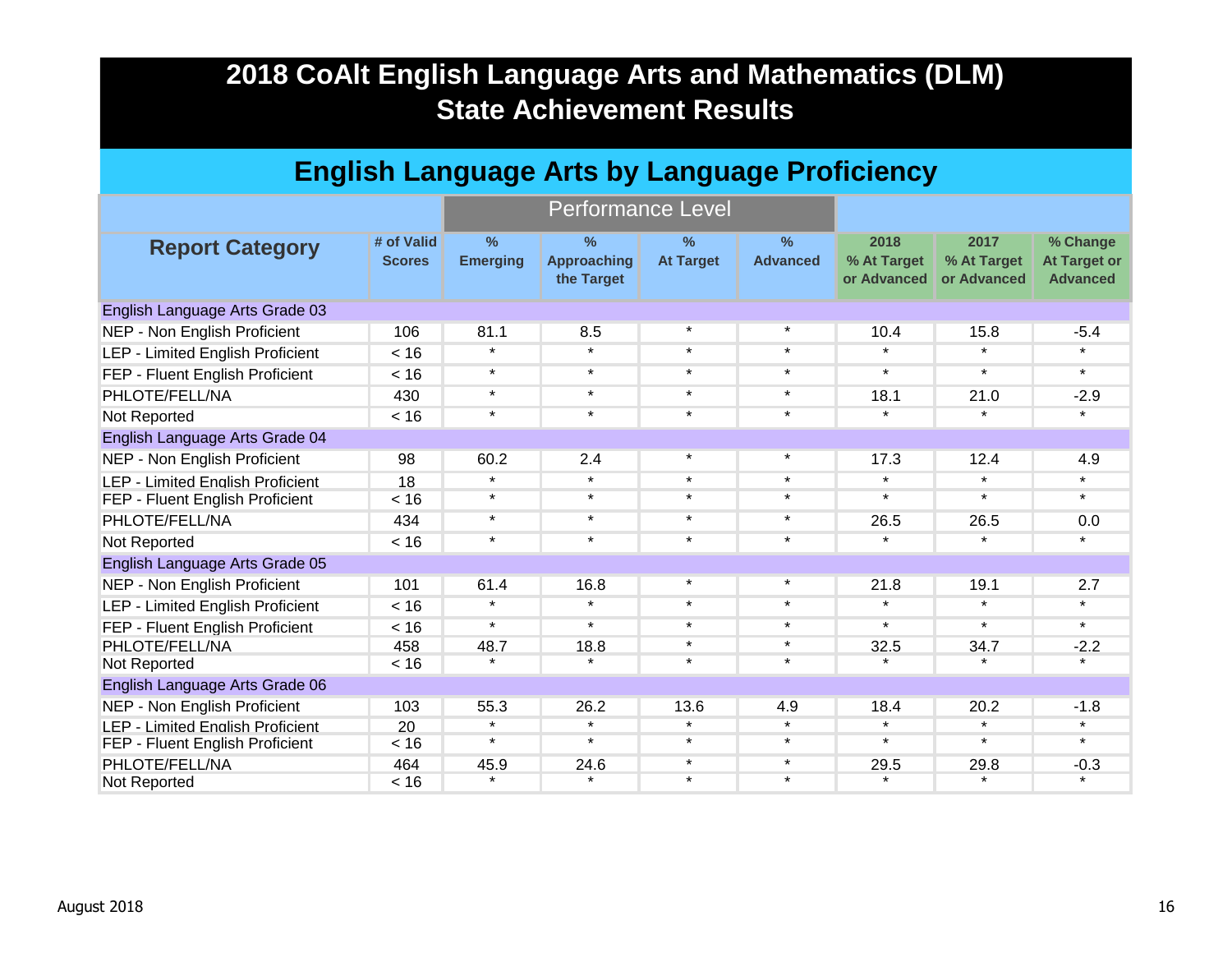| <b>English Language Arts by Language Proficiency</b> |                             |                                  |                                          |                          |                                  |                                    |                                    |                                                    |  |  |
|------------------------------------------------------|-----------------------------|----------------------------------|------------------------------------------|--------------------------|----------------------------------|------------------------------------|------------------------------------|----------------------------------------------------|--|--|
|                                                      |                             |                                  | <b>Performance Level</b>                 |                          |                                  |                                    |                                    |                                                    |  |  |
| <b>Report Category</b>                               | # of Valid<br><b>Scores</b> | $\frac{9}{6}$<br><b>Emerging</b> | $\%$<br><b>Approaching</b><br>the Target | $\%$<br><b>At Target</b> | $\frac{9}{6}$<br><b>Advanced</b> | 2018<br>% At Target<br>or Advanced | 2017<br>% At Target<br>or Advanced | % Change<br><b>At Target or</b><br><b>Advanced</b> |  |  |
| English Language Arts Grade 07                       |                             |                                  |                                          |                          |                                  |                                    |                                    |                                                    |  |  |
| NEP - Non English Proficient                         | 105                         | 41.9                             | 30.5                                     | 22.9                     | 4.8                              | 27.6                               | 23.4                               | 4.2                                                |  |  |
| <b>LEP - Limited English Proficient</b>              | < 16                        | $\star$                          | $\star$                                  | $\star$                  | $\star$                          | $\star$                            | 50.0                               | $\star$                                            |  |  |
| FEP - Fluent English Proficient                      | 21                          | 42.9                             | 28.6                                     | $\star$                  | $\star$                          | 28.6                               | $\star$                            | $\star$                                            |  |  |
| PHLOTE/FELL/NA                                       | 442                         | 31.0                             | 26.0                                     | 27.8                     | 15.2                             | 43.0                               | 39.5                               | 3.5                                                |  |  |
| Not Reported                                         | < 16                        |                                  | $\star$                                  | $\star$                  | $\star$                          |                                    | $\star$                            | $\star$                                            |  |  |
| English Language Arts Grade 08                       |                             |                                  |                                          |                          |                                  |                                    |                                    |                                                    |  |  |
| NEP - Non English Proficient                         | 96                          | 38.5                             | 30.2                                     | 22.9                     | 8.3                              | 31.3                               | 27.5                               | 3.8                                                |  |  |
| <b>LEP - Limited English Proficient</b>              | < 16                        | $\star$                          | $\star$                                  | $\star$                  | $\star$                          | $\star$                            | 72.2                               | $\star$                                            |  |  |
| FEP - Fluent English Proficient                      | < 16                        | $\star$                          | $\star$                                  | $\star$                  | $\star$                          | $\star$                            | 37.5                               | $\star$                                            |  |  |
| PHLOTE/FELL/NA                                       | 517                         | 33.1                             | 27.1                                     | $\star$                  | $\star$                          | 39.8                               | 41.0                               | $-1.2$                                             |  |  |
| Not Reported                                         | < 16                        | $\star$                          | $\star$                                  | $\star$                  | $\star$                          | $\star$                            | $\star$                            | $\star$                                            |  |  |
| English Language Arts Grade 09                       |                             |                                  |                                          |                          |                                  |                                    |                                    |                                                    |  |  |
| NEP - Non English Proficient                         | 109                         | 38.5                             | 41.3                                     | $\star$                  | $\star$                          | 20.2                               | 22.0                               | $-1.8$                                             |  |  |
| <b>LEP - Limited English Proficient</b>              | < 16                        | $\star$                          | $\star$                                  | $\star$                  | $\star$                          | $\star$                            | $\star$                            | $\star$                                            |  |  |
| FEP - Fluent English Proficient                      | 19                          | $\star$                          | $\star$                                  | $\star$                  | $\star$                          | $\star$                            | 23.8                               | $\star$                                            |  |  |
| PHLOTE/FELL/NA                                       | 457                         | 33.7                             | 32.2                                     | 28.0                     | 6.1                              | 34.1                               | 35.2                               | $-1.1$                                             |  |  |
| Not Reported                                         | < 16                        | $\star$                          | $\star$                                  | $\star$                  | $\star$                          | $\star$                            | $\star$                            | $\star$                                            |  |  |
| English Language Arts Grade 10                       |                             |                                  |                                          |                          |                                  |                                    |                                    |                                                    |  |  |
| NEP - Non English Proficient                         | 85                          | 36.5                             | 35.3                                     | 22.4                     | 5.9                              | 28.2                               | 31.9                               | $-3.7$                                             |  |  |
| <b>LEP - Limited English Proficient</b>              | < 16                        | $\star$                          | $\star$                                  | $\star$                  | $\star$                          | $\star$                            | $\star$                            | $\star$                                            |  |  |
| FEP - Fluent English Proficient                      | < 16                        | $\star$                          | $\star$                                  | $\star$                  | $\star$                          | $\star$                            | 52.6                               | $\star$                                            |  |  |
| PHLOTE/FELL/NA                                       | 429                         | $\star$                          | $\star$                                  | $\star$                  | $\star$                          | 42.9                               | 37.9                               | 5.0                                                |  |  |
| Not Reported                                         | < 16                        | $\star$                          | $\star$                                  | $\star$                  | $\star$                          | $\star$                            | $\star$                            | $\star$                                            |  |  |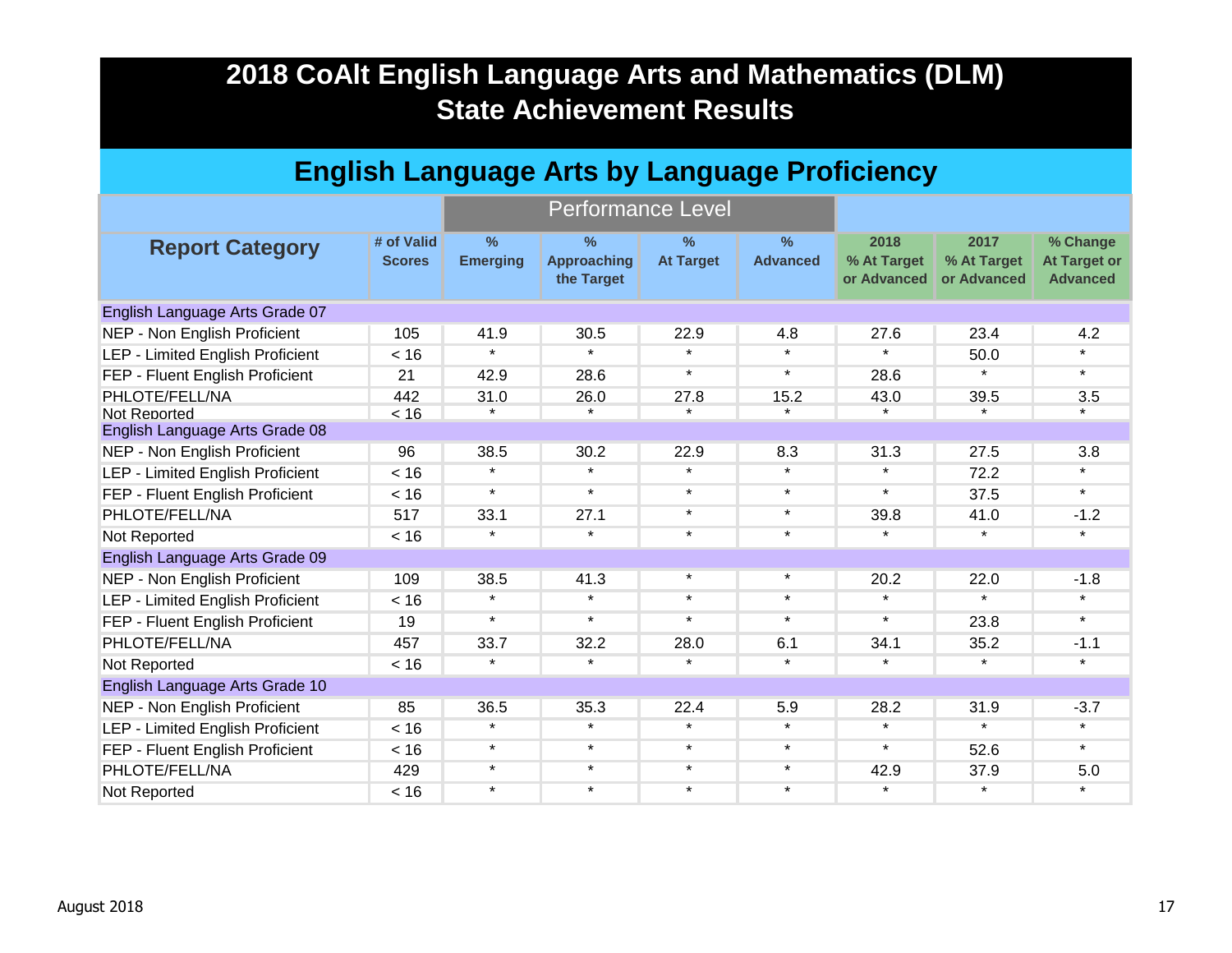| <b>English Language Arts by Language Proficiency</b> |                                                                                  |                                  |                                                   |                                   |                         |                                    |                                    |                                                    |  |
|------------------------------------------------------|----------------------------------------------------------------------------------|----------------------------------|---------------------------------------------------|-----------------------------------|-------------------------|------------------------------------|------------------------------------|----------------------------------------------------|--|
|                                                      |                                                                                  |                                  | <b>Performance Level</b>                          |                                   |                         |                                    |                                    |                                                    |  |
| <b>Report Category</b>                               | # of Valid<br><b>Scores</b>                                                      | $\frac{9}{6}$<br><b>Emerging</b> | $\frac{0}{2}$<br><b>Approaching</b><br>the Target | $\frac{9}{6}$<br><b>At Target</b> | $\%$<br><b>Advanced</b> | 2018<br>% At Target<br>or Advanced | 2017<br>% At Target<br>or Advanced | % Change<br><b>At Target or</b><br><b>Advanced</b> |  |
| English Language Arts Grade 11                       |                                                                                  |                                  |                                                   |                                   |                         |                                    |                                    |                                                    |  |
| NEP - Non English Proficient                         | 82                                                                               | 31.7                             | 36.6                                              | 23.2                              | 8.5                     | 31.7                               | 23.7                               | 8.0                                                |  |
| LEP - Limited English Proficient                     | < 16                                                                             | $\star$                          | $\star$                                           | $\star$                           | $\star$                 | $\star$                            | $\star$                            | $\star$                                            |  |
| FEP - Fluent English Proficient                      | < 16                                                                             | $\star$                          | $\star$                                           | $\star$                           | $\star$                 | $\star$                            | $\star$                            | $\star$                                            |  |
| PHLOTE/FELL/NA                                       | 404                                                                              | $\star$                          | $\star$                                           | $\star$                           | $\star$                 | 34.9                               | 41.2                               | $-6.3$                                             |  |
| Not Reported                                         | < 16                                                                             | $\star$                          | $\star$                                           | $\star$                           | $\star$                 | $\star$                            | $\star$                            | $\star$                                            |  |
|                                                      | * The value for this field is not displayed in order to protect student privacy. |                                  |                                                   |                                   |                         |                                    |                                    |                                                    |  |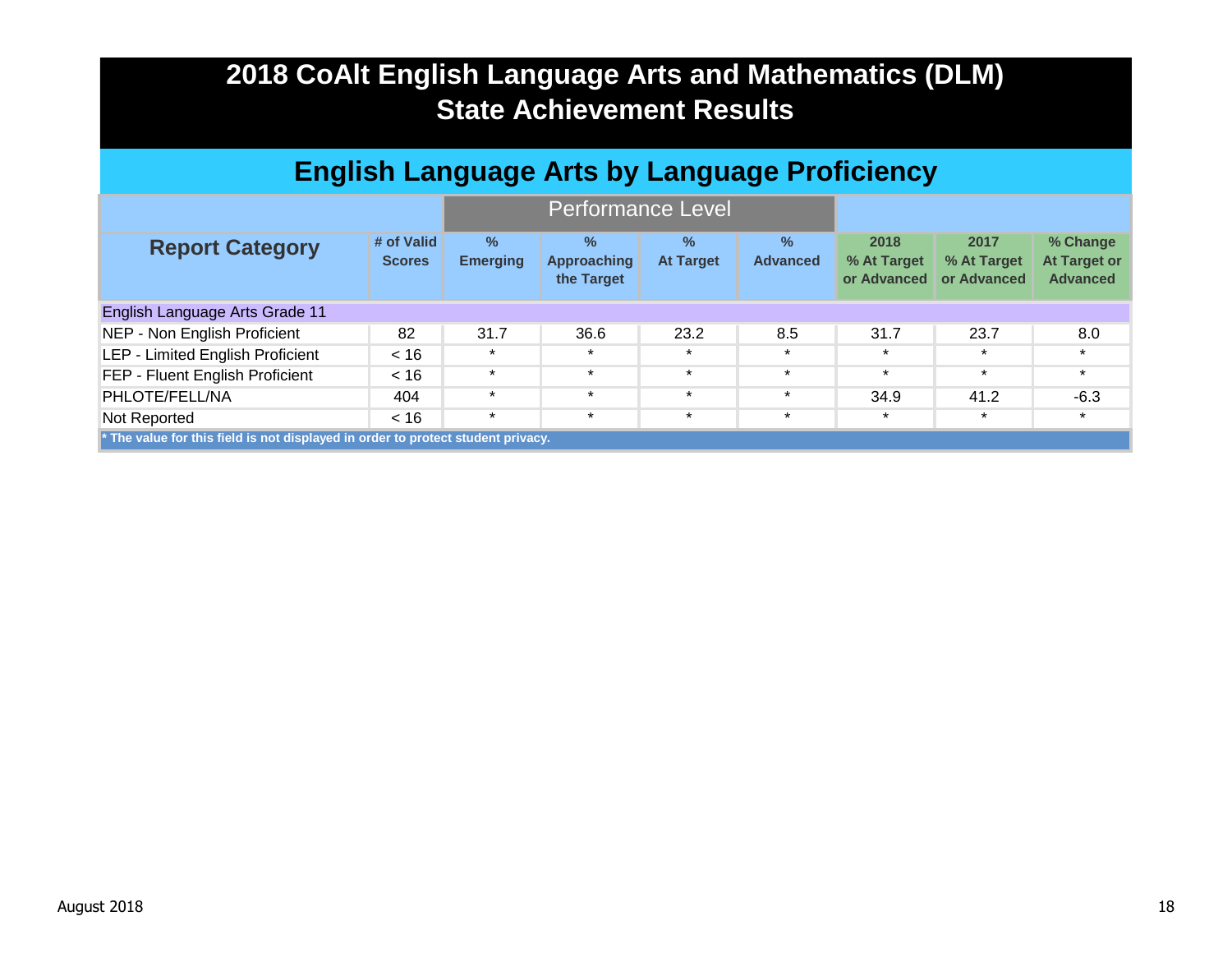| <b>Mathematics by Language Proficiency</b> |                             |                         |                                          |                                   |                                  |                                    |                                    |                                                    |  |
|--------------------------------------------|-----------------------------|-------------------------|------------------------------------------|-----------------------------------|----------------------------------|------------------------------------|------------------------------------|----------------------------------------------------|--|
|                                            |                             |                         | <b>Performance Level</b>                 |                                   |                                  |                                    |                                    |                                                    |  |
| <b>Report Category</b>                     | # of Valid<br><b>Scores</b> | $\%$<br><b>Emerging</b> | $\%$<br><b>Approaching</b><br>the Target | $\frac{9}{6}$<br><b>At Target</b> | $\frac{9}{6}$<br><b>Advanced</b> | 2018<br>% At Target<br>or Advanced | 2017<br>% At Target<br>or Advanced | % Change<br><b>At Target or</b><br><b>Advanced</b> |  |
| <b>Mathematics Grade 03</b>                |                             |                         |                                          |                                   |                                  |                                    |                                    |                                                    |  |
| NEP - Non English Proficient               | 107                         | 74.8                    | 19.6                                     | $\star$                           | $\star$                          | 5.6                                | 10.9                               | $-5.3$                                             |  |
| <b>LEP - Limited English Proficient</b>    | < 16                        | $\star$                 | $\star$                                  | $\star$                           | $\star$                          | $\star$                            | $\ddot{\phantom{1}}$               | $\star$                                            |  |
| FEP - Fluent English Proficient            | < 16                        | $\star$                 | $\star$                                  | $\star$                           | $\star$                          | $\star$                            | $\star$                            | $\star$                                            |  |
| PHLOTE/FELL/NA                             | 428                         | 63.8                    | 19.2                                     | $\star$                           | $\star$                          | 17.1                               | 21.0                               | $-3.9$                                             |  |
| Not Reported                               | < 16                        | *                       | $\star$                                  | $\star$                           | $\star$                          | $\star$                            | $\star$                            | $\star$                                            |  |
| <b>Mathematics Grade 04</b>                |                             |                         |                                          |                                   |                                  |                                    |                                    |                                                    |  |
| NEP - Non English Proficient               | 98                          | 63.3                    | 12.2                                     | $\star$                           | $\star$                          | 24.5                               | 19.5                               | 5.0                                                |  |
| LEP - Limited English Proficient           | 18                          | $\star$                 | $\star$                                  | $\star$                           | $\star$                          | $\star$                            | $\star$                            | $\star$                                            |  |
| FEP - Fluent English Proficient            | < 16                        | $\star$                 | $\star$                                  | $\star$                           | $\star$                          | $\star$                            | $\star$                            | $\star$                                            |  |
| PHLOTE/FELL/NA                             | 433                         | $\star$                 | $\star$                                  | $\star$                           | $\star$                          | 24.7                               | 22.9                               | 1.8                                                |  |
| Not Reported                               | < 16                        | $\star$                 | $\star$                                  | $\star$                           | $\star$                          | $\star$                            | $\star$                            | $\star$                                            |  |
| <b>Mathematics Grade 05</b>                |                             |                         |                                          |                                   |                                  |                                    |                                    |                                                    |  |
| NEP - Non English Proficient               | 101                         | 75.2                    | 19.8                                     | $\star$                           | $\star$                          | 5.0                                | 7.4                                | $-2.4$                                             |  |
| LEP - Limited English Proficient           | < 16                        | $\star$                 | $\star$                                  | $\star$                           | $\star$                          | $\star$                            | $\star$                            | $\star$                                            |  |
| FEP - Fluent English Proficient            | < 16                        | $\star$                 | $\star$                                  | $\star$                           | $\star$                          | $\star$                            | $\star$                            | $\star$                                            |  |
| PHLOTE/FELL/NA                             | 457                         | $\star$                 | $\star$                                  | $\star$                           | $\star$                          | 13.1                               | 16.0                               | $-2.9$                                             |  |
| Not Reported                               | < 16                        | $\star$                 | $\star$                                  | $\star$                           | $\star$                          | $\star$                            | $\star$                            | $\star$                                            |  |
| <b>Mathematics Grade 06</b>                |                             |                         |                                          |                                   |                                  |                                    |                                    |                                                    |  |
| NEP - Non English Proficient               | 103                         | 61.2                    | 29.1                                     | $\star$                           | $\star$                          | 9.7                                | 8.8                                | 0.9                                                |  |
| <b>LEP - Limited English Proficient</b>    | 20                          | $\star$                 | $\star$                                  | $\star$                           | $\star$                          | $\star$                            | $\star$                            | $\star$                                            |  |
| FEP - Fluent English Proficient            | < 16                        | $\star$                 | $\star$                                  | $\star$                           | $\star$                          | $\star$                            | $\star$                            | $\star$                                            |  |
| PHLOTE/FELL/NA                             | 463                         | 57.9                    | 30.5                                     | $\star$                           | $\star$                          | 11.7                               | 11.4                               | 0.3                                                |  |
| Not Reported                               | < 16                        | $\star$                 | $\star$                                  | $\star$                           | $\star$                          | $\star$                            | $\star$                            | $\star$                                            |  |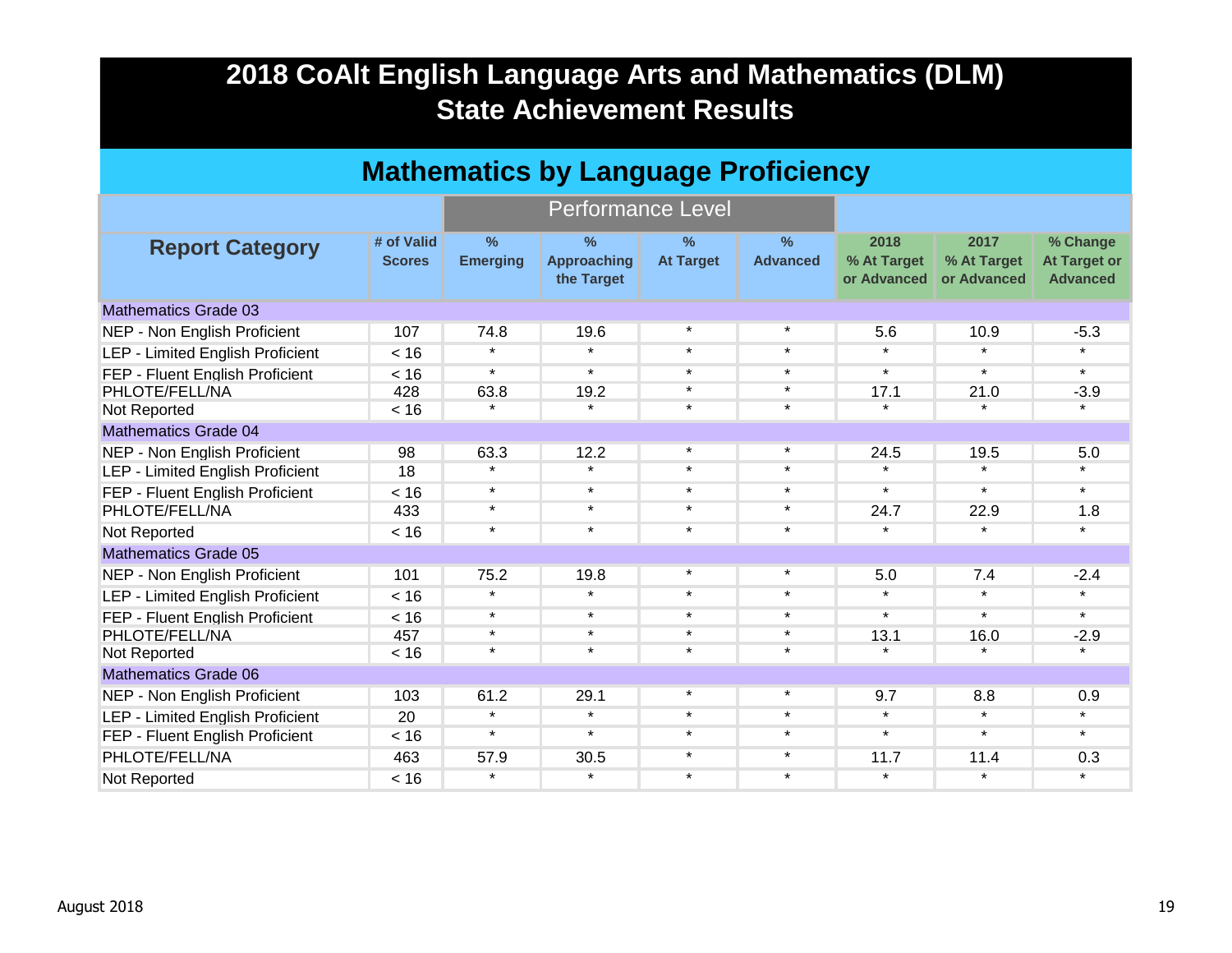| <b>Mathematics by Language Proficiency</b> |                             |                                  |                                       |                          |                      |                                    |                                    |                                                    |  |
|--------------------------------------------|-----------------------------|----------------------------------|---------------------------------------|--------------------------|----------------------|------------------------------------|------------------------------------|----------------------------------------------------|--|
|                                            |                             |                                  | <b>Performance Level</b>              |                          |                      |                                    |                                    |                                                    |  |
| <b>Report Category</b>                     | # of Valid<br><b>Scores</b> | $\frac{9}{6}$<br><b>Emerging</b> | %<br><b>Approaching</b><br>the Target | $\%$<br><b>At Target</b> | %<br><b>Advanced</b> | 2018<br>% At Target<br>or Advanced | 2017<br>% At Target<br>or Advanced | % Change<br><b>At Target or</b><br><b>Advanced</b> |  |
| <b>Mathematics Grade 07</b>                |                             |                                  |                                       |                          |                      |                                    |                                    |                                                    |  |
| NEP - Non English Proficient               | 105                         | 73.3                             | $\star$                               | $\star$                  | $\star$              | $\star$                            | $\star$                            | $\star$                                            |  |
| <b>LEP - Limited English Proficient</b>    | < 16                        | $\star$                          | $\star$                               | $\star$                  | $\star$              | $\star$                            | $\star$                            | $\star$                                            |  |
| FEP - Fluent English Proficient            | 21                          | 47.6                             | $\star$                               | $\star$                  | $\star$              | $\star$                            | $\star$                            | $\star$                                            |  |
| PHLOTE/FELL/NA                             | 440                         | 62.7                             | 30.7                                  | $\star$                  | $\star$              | 6.6                                | 7.7                                | $-1.1$                                             |  |
| Not Reported                               | < 16                        | $\star$                          | $\star$                               | $\star$                  | $\star$              | $\star$                            | $\star$                            | $\star$                                            |  |
| <b>Mathematics Grade 08</b>                |                             |                                  |                                       |                          |                      |                                    |                                    |                                                    |  |
| NEP - Non English Proficient               | 96                          | 52.1                             | 34.4                                  | $\star$                  | $\star$              | 13.5                               | $\star$                            | $\star$                                            |  |
| <b>LEP - Limited English Proficient</b>    | < 16                        | $\star$                          | $\star$                               | $\star$                  | $\star$              | $\star$                            | $\star$                            | $\star$                                            |  |
| FEP - Fluent English Proficient            | < 16                        | $\star$                          | $\star$                               | $\star$                  | $\star$              | $\star$                            | $\star$                            | $\star$                                            |  |
| PHLOTE/FELL/NA                             | 515                         | 54.0                             | $\star$                               | $\star$                  | $\star$              | $\star$                            | 12.2                               | $\star$                                            |  |
| Not Reported                               | < 16                        | $\star$                          | $\star$                               | $\star$                  | $\star$              | $\star$                            | $\star$                            | *                                                  |  |
| <b>Mathematics Grade 09</b>                |                             |                                  |                                       |                          |                      |                                    |                                    |                                                    |  |
| NEP - Non English Proficient               | 109                         | 52.3                             | 39.4                                  | $\star$                  | $\star$              | 8.3                                | 6.1                                | 2.2                                                |  |
| <b>LEP - Limited English Proficient</b>    | < 16                        | $\star$                          | $\star$                               | $\star$                  | $\star$              | $\star$                            | $\star$                            | $\star$                                            |  |
| FEP - Fluent English Proficient            | 19                          | $\star$                          | $\star$                               | $\star$                  | $\star$              | $\star$                            | $\star$                            | $\star$                                            |  |
| PHLOTE/FELL/NA                             | 455                         | 54.5                             | 34.3                                  | $\star$                  | $\star$              | 11.2                               | 9.8                                | 1.4                                                |  |
| Not Reported                               | < 16                        | $\star$                          | $\star$                               | $\star$                  | $\star$              | $\star$                            | $\star$                            | *                                                  |  |
| <b>Mathematics Grade 10</b>                |                             |                                  |                                       |                          |                      |                                    |                                    |                                                    |  |
| NEP - Non English Proficient               | 85                          | 57.6                             | 31.8                                  | $\star$                  | $\star$              | 10.6                               | 10.3                               | 0.3                                                |  |
| <b>LEP - Limited English Proficient</b>    | < 16                        | $\star$                          | $\star$                               | $\star$                  | $\star$              | $\star$                            | $\star$                            | $\star$                                            |  |
| FEP - Fluent English Proficient            | < 16                        | $\star$                          | $\star$                               | $\star$                  | $\star$              | $\star$                            | $\star$                            | $\star$                                            |  |
| PHLOTE/FELL/NA                             | 427                         | 43.1                             | $\star$                               | $\star$                  | $\star$              | $\star$                            | 10.9                               | $\star$                                            |  |
| Not Reported                               | < 16                        | $\star$                          | $\star$                               | $\star$                  | $\star$              | $\star$                            | $\star$                            | $\star$                                            |  |